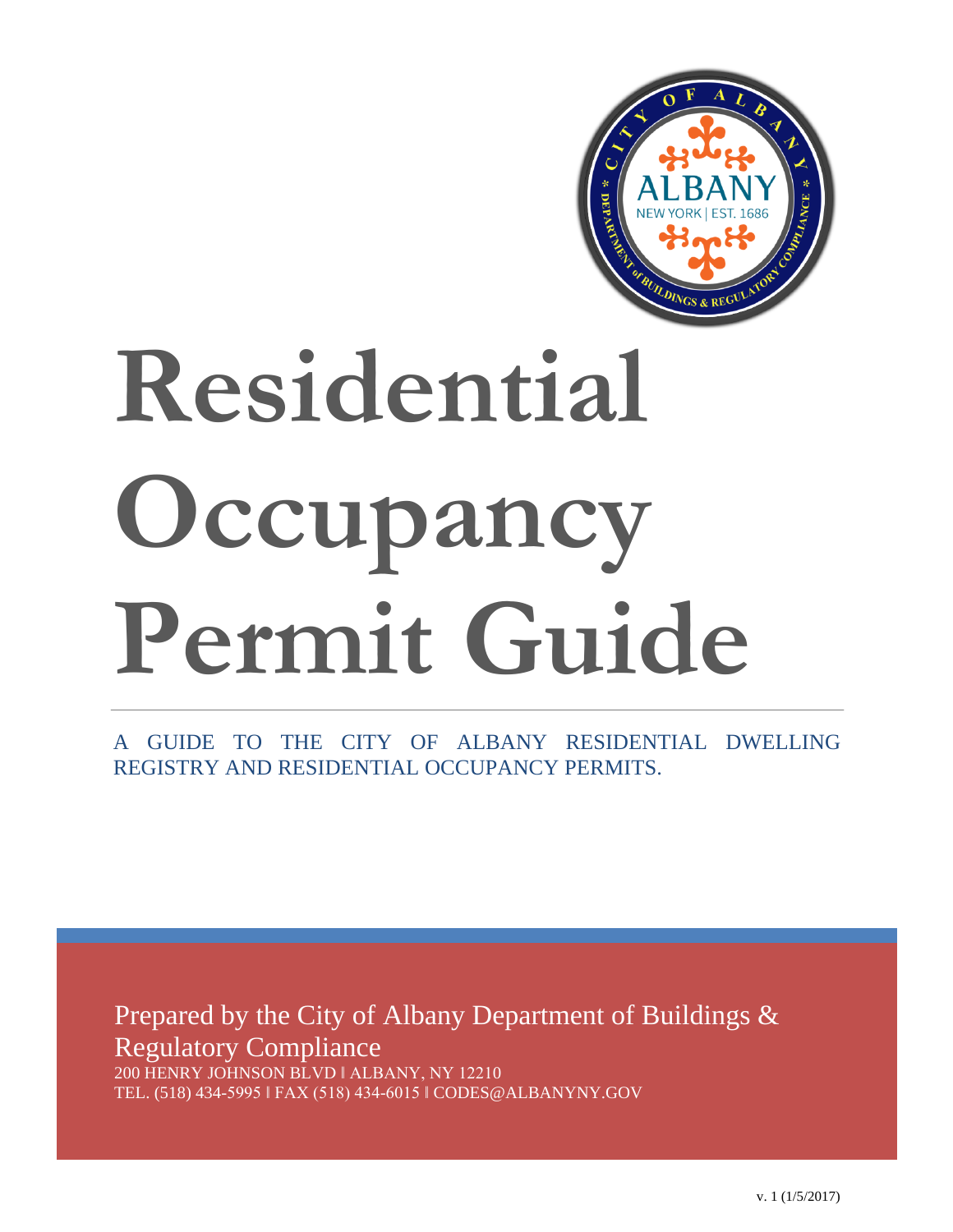# **Table of Contents**

|                |                | <b>GENERAL INFORMATION ABOUT RESIDENTIAL OCCUPANCY PERMITS</b> |  |  |  |  |
|----------------|----------------|----------------------------------------------------------------|--|--|--|--|
|                |                |                                                                |  |  |  |  |
|                | a.             |                                                                |  |  |  |  |
|                | b.             |                                                                |  |  |  |  |
|                | $\mathbf{c}$ . |                                                                |  |  |  |  |
|                | i.             |                                                                |  |  |  |  |
|                | ii.            |                                                                |  |  |  |  |
|                | iii.           |                                                                |  |  |  |  |
|                | iv.            |                                                                |  |  |  |  |
|                | d.             |                                                                |  |  |  |  |
|                | e.             |                                                                |  |  |  |  |
|                | f.             |                                                                |  |  |  |  |
| g.             |                |                                                                |  |  |  |  |
| 2.             |                |                                                                |  |  |  |  |
| a.             |                |                                                                |  |  |  |  |
| b.             |                |                                                                |  |  |  |  |
| $C_{\bullet}$  |                |                                                                |  |  |  |  |
|                | i.             |                                                                |  |  |  |  |
|                | ii.            |                                                                |  |  |  |  |
| 3.             |                |                                                                |  |  |  |  |
|                | i.             |                                                                |  |  |  |  |
|                | ii.            |                                                                |  |  |  |  |
| $\mathbf b$ .  |                |                                                                |  |  |  |  |
|                | 1.             |                                                                |  |  |  |  |
|                | ii.            |                                                                |  |  |  |  |
|                | iii.           |                                                                |  |  |  |  |
|                | iv.            |                                                                |  |  |  |  |
|                | V.             |                                                                |  |  |  |  |
|                | vi.            |                                                                |  |  |  |  |
| $\mathbf{c}$ . |                |                                                                |  |  |  |  |
|                | i.             |                                                                |  |  |  |  |
|                | ii.            |                                                                |  |  |  |  |
|                | iii.           |                                                                |  |  |  |  |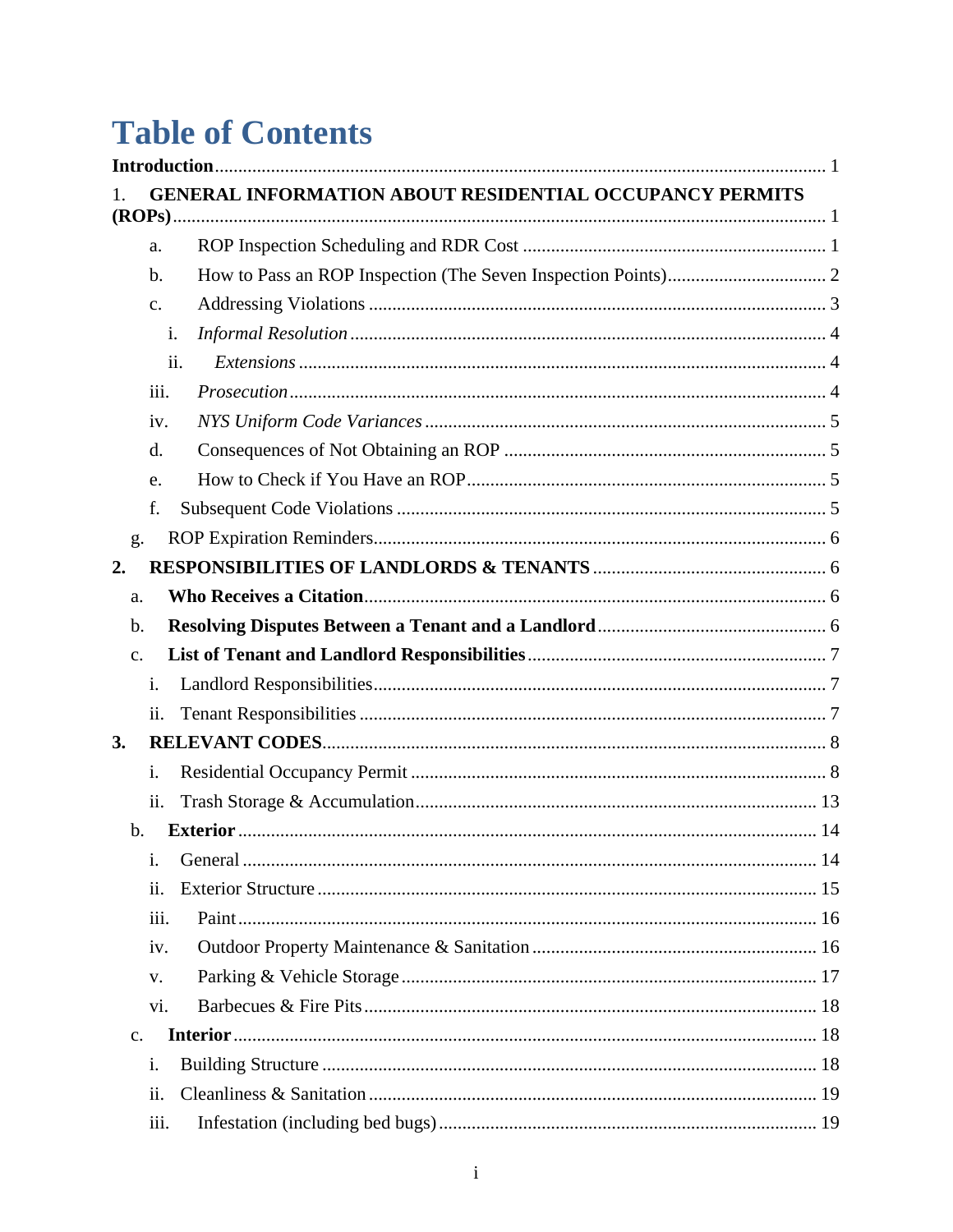<span id="page-2-0"></span>

| 1V.                |  |  |  |  |
|--------------------|--|--|--|--|
| V.                 |  |  |  |  |
| vi.                |  |  |  |  |
| vii.               |  |  |  |  |
| viii.              |  |  |  |  |
| ix.                |  |  |  |  |
| $X$ .              |  |  |  |  |
| xi.                |  |  |  |  |
| d.                 |  |  |  |  |
| İ.                 |  |  |  |  |
| $\overline{11}$ .  |  |  |  |  |
| $\overline{111}$ . |  |  |  |  |
| iv.                |  |  |  |  |
| V.                 |  |  |  |  |
| e.                 |  |  |  |  |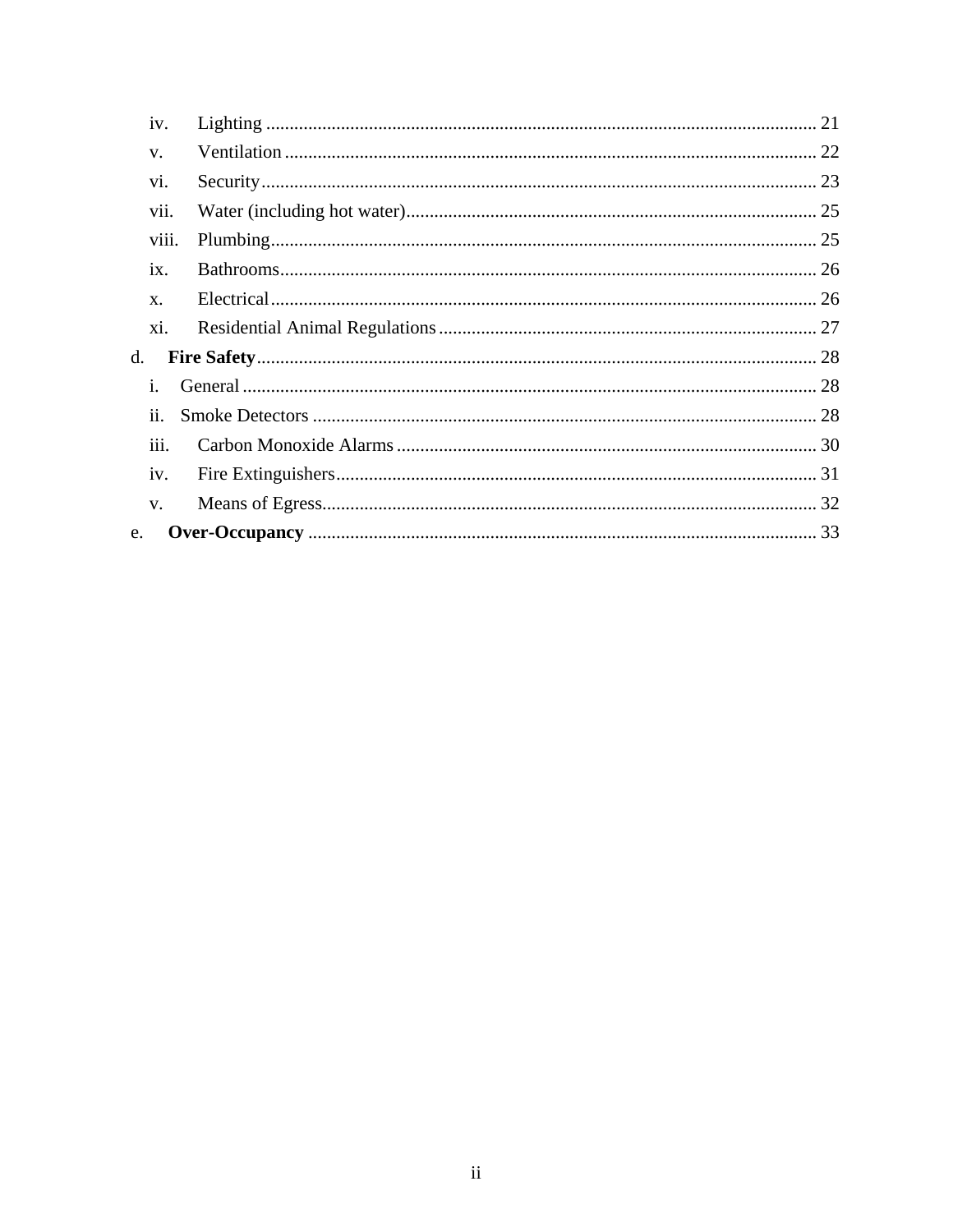#### **Introduction**

Issuance of residential occupancy permits makes up a large percentage of the work done by the City of Albany Department of Buildings & Regulatory Compliance. Given the volume and complexity of the laws that apply to residential dwellings, it is not surprising that we receive a large number of calls from individuals with questions about residential occupancy permits. This guide is meant to answer the most commonly asked questions about residential occupancy permits and provide the actual laws that most commonly come into play during a residential occupancy permit inspection.

At their core, residential occupancy permits are meant to 1) ensure that rental dwelling in the City are safe, and 2) ensure that the City has the best contact information for the owners of rental properties which may be used in the event of an emergency.

While it is our hope that this guide will help answer your questions about residential occupancy, we understand that you might find yourself in a unique situation not covered here. *We are always happy to answer your questions by phone at (518) 434-5995, by email at [codes@albanyny.gov,](mailto:codes@albanyny.gov) or in person at our offices at 200 Henry Johnson Blvd on weekdays between 8:00AM and 4:30PM.*

Because laws change and because we always strive to improve our operations, this guide will be updated regularly.

# <span id="page-3-0"></span>1. **GENERAL INFORMATION ABOUT RESIDENTIAL OCCUPANCY PERMITS (ROPs)**

According to Albany City Code [Chapter 231](http://ecode360.com/7683379) (reproduced below) landlords must obtain a Residential Occupancy Permit (ROP) and register each of their rental dwelling units on the City of Albany Rental Dwelling Registry every thirty months for each of the units they rent. To obtain an ROP, the unit must pass an inspection by one of our Code Enforcement Officers.

#### a. ROP Inspection Scheduling and RDR Cost

<span id="page-3-1"></span>*To register a unit on the Rental Dwelling Registry and to obtain a Residential Occupancy Permit, the building owner must submit a Rental Dwelling Registry Form*, which is available on our website, *and pay the inspection fee of \$50 per unit*. An inspection cannot be scheduled until the fee is paid. Though our form asks for a requested date of inspection, someone from our Department will contact you to confirm the inspection. If we're unable to reach you, an inspection will not be scheduled.

The cost of the inspection and registration is \$50 per unit for the first two inspections (if a second inspection is needed) and \$50 per inspection per unit thereafter. There is also a \$50 fee applied if no one is at the property to let the inspector into the building at the time of the scheduled inspection or if the inspection was cancelled within 24 hours of inspection.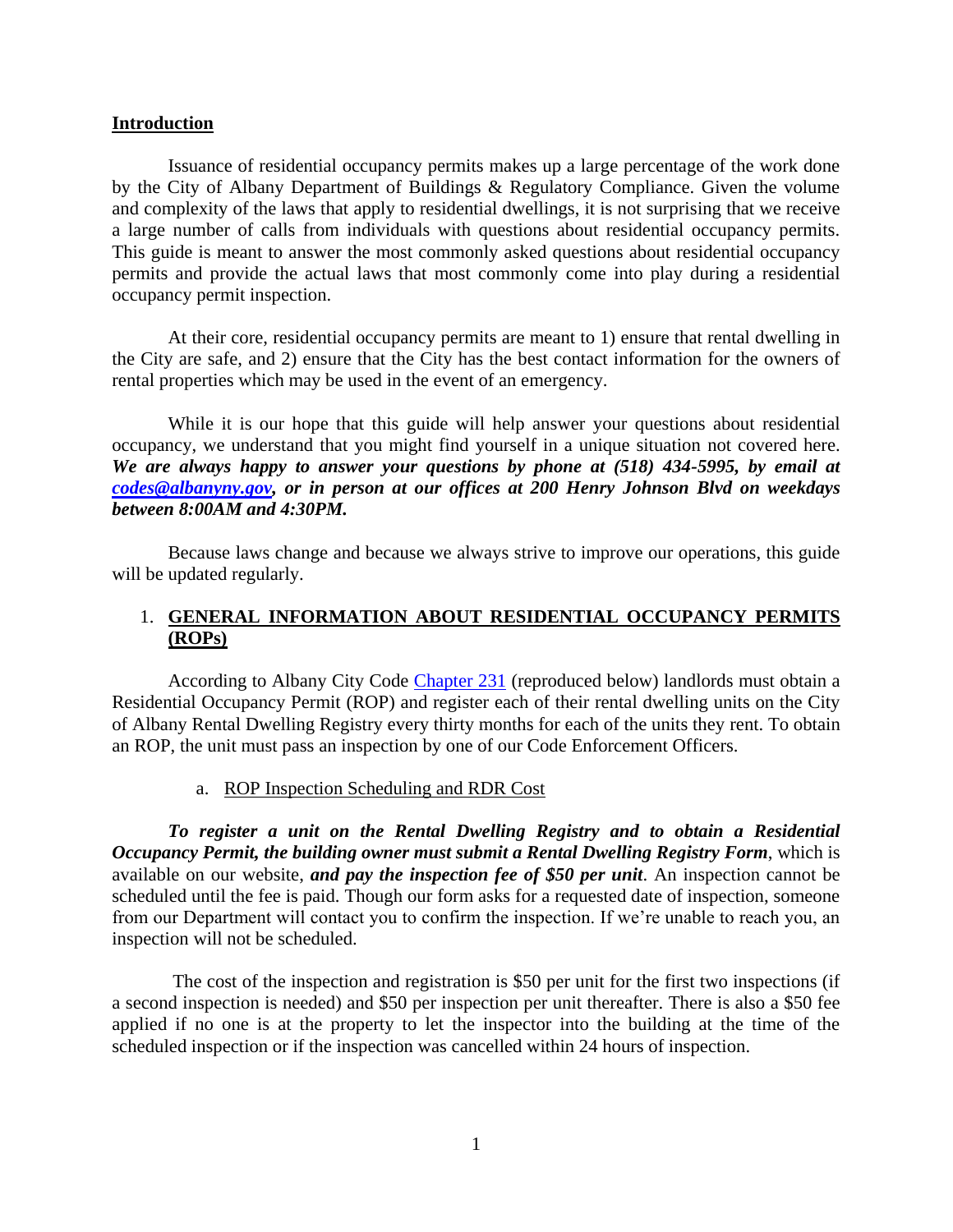Dwellings with only one rental unit which are owned and occupied by individuals more than 65 years of age are exempt from the fee.

A follow up inspection is included with the initial fee where violations are discovered during an ROP inspection. We also have a policy of granting extensions to comply where appropriate. For more on that policy see the section on extensions in this guide.

The Rental Dwelling Registration Form asks when you would like your inspection to occur. We are almost always able to schedule an inspection for the time indicated. However, if you are not submitting the form and fee in person please provide at least seven days in which we can arrange for payment of the necessary fee and the inspection. One of our staff will contact you to confirm the inspection date and time. If we are not able to reach you, no inspection will occur and no ROP will be issued.

We schedule inspections in hour windows because the nature of building inspections and the fact that we often must respond to emergencies makes it impossible for our Code Enforcement Officers to guarantee they can be at an inspection at a specific time of day. Regardless, the day of the inspection our Code Enforcement Officers will do their best to coordinate with whoever scheduled the ROP inspection to have the inspection occur at a time that fits the registrant's schedule.

Our inspectors will arrive during that hour window. If the person who called for the inspection or their agent does not answer our knock on the door, the Code Enforcement Officer will call the number of the contact, if it is available, or continue to knock on the door. The Code Enforcement Officer will remain at the property for at least five minutes while trying to make contact with the person who scheduled the inspection of their agent. If the Code Enforcement Officer is not provided access in those five minutes, a notice will be left at the front door of the property stating that we attempted to conduct the inspection but were not provided access.

# b. How to Pass an ROP Inspection (The Seven Inspection Points)

<span id="page-4-0"></span>To pass an inspection, *the rental dwelling unit must comply with the NYS Uniform Code and the Code of the City of Albany*. You will see below in the "Relevant Codes" section of this guide that we have provided the text of the most relevant City Codes and NYS Uniform Codes that come into play during an ROP inspection.

While the assigned Code Enforcement Officer will seek to correct all code violations that come to her or his attention, below are the seven things a Code Enforcement Officer is actively looking to confirm are up to code in each dwelling unit during an ROP inspection.

- 1. *Smoke and Carbon Monoxide Detectors* The Code Enforcement Officer will confirm that there are working smoke and carbon monoxide detectors in the unit.
	- o Smoke detectors must be in each sleeping room, in the corridor outside a sleeping room, outside a bathroom containing a shower, and near cooking appliances. There must also be at least one smoke detector on each floor.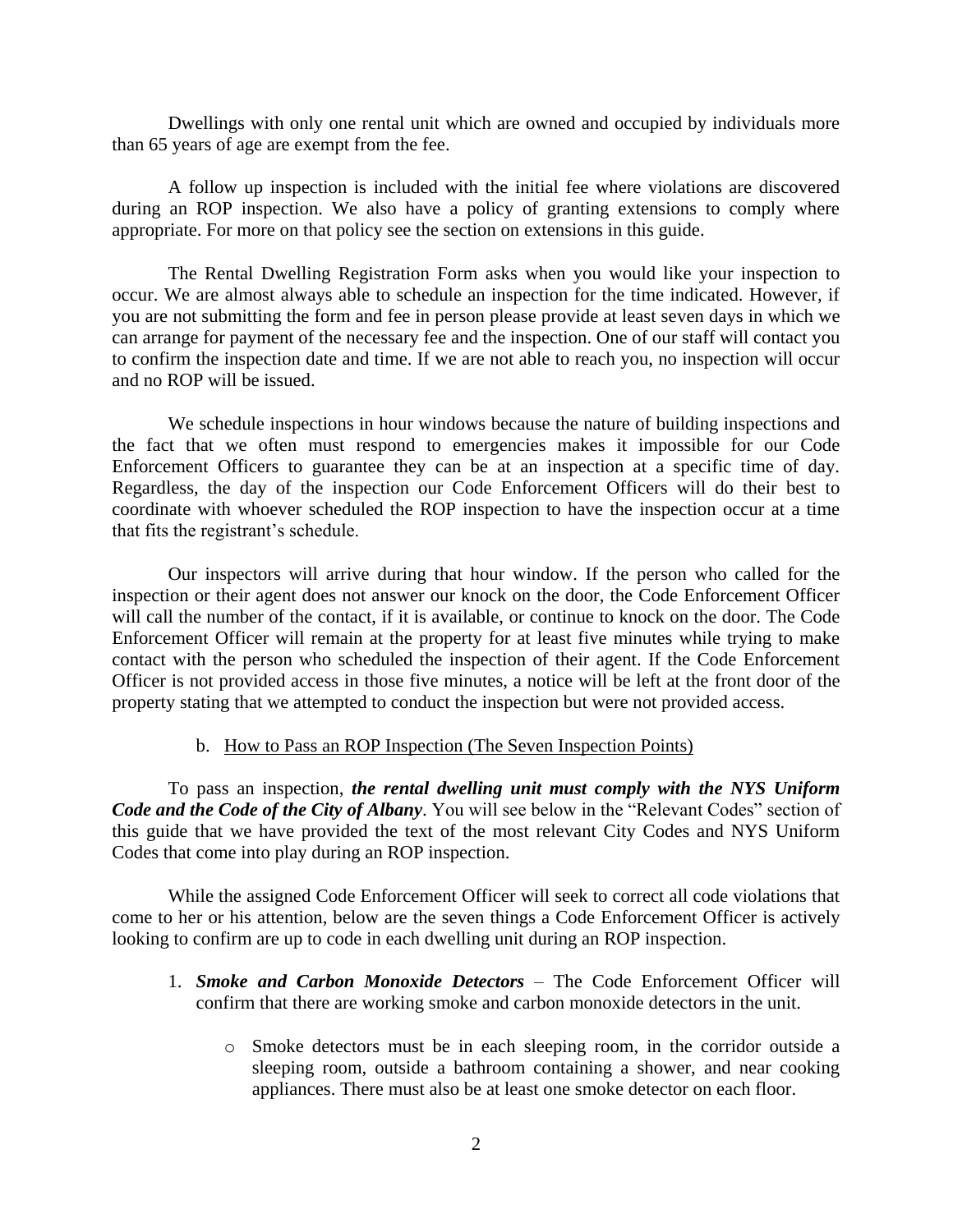- o Carbon monoxide detectors must be in every sleeping room, in the corridor outside sleeping rooms and on the floor of all potential sources of carbon monoxide (any fuel burning appliance).
- 2. *Open Means of Egress* In all but a few rare cases, there must be at least two ways of getting out of a residential unit in the event of an emergency. These ways out must be properly lit, clear of debris and cannot be blocked by doors that require special knowledge or a key to open from the inside of the building.
- 3. *General Cleanliness* The residential unit must be free of rubbish, garbage, and hazardous materials, there must be a trash disposal receptacle, and the unit must be free of animal infestation.
- 4. *Security*  Doors to the residential unit must be lockable and in good working order. Albany City Code also requires that residential unit doors be equipped with optical viewers.
- 5. *Building Structure* The building itself must be in good condition. The Code Enforcement Officer will examine the building's foundation and other structural members for signs of failure.
- 6. *Electricity*  The unit's electrical systems must be functional and safe. The Code Enforcement Officer will check to make sure that outlets and switches are properly covered, wires are not illegally exposed, and that extension cords are not being used as permanent electrical hook-ups.
- 7. *Running, Clean Water* The Code Enforcement Officer will check to ensure that the dwelling unit has clean, running water.

These seven inspection points are a starting-off point for ROP inspections of units which appear to be compliant. Additional information will lead to a deeper review of the unit. For instance, if the unit is unusually cold or if a tenant reports a lack of heat, the ROP inspection will encompass the unit's heat supply system. The discovery of mold or water damage while checking for cleanliness may result in an inspection of the plumbing fixtures. A full list of the laws that apply to residential properties is included the "relevant codes" section below.

# c. Addressing Violations

<span id="page-5-0"></span>If a code violation is discovered during an ROP inspection, the building owner or their designated agent will be notified. This is typically done both at the time of the inspection and through the issuance of a formal *notice of violation* which *is sent to the owner by mail.* However where the property owner is willing and able to quickly remedy a small, non-life threatening violation, the code enforcement officer may arrange for a follow-up inspection later the same the day or the next day without issuing a formal written notice of violation.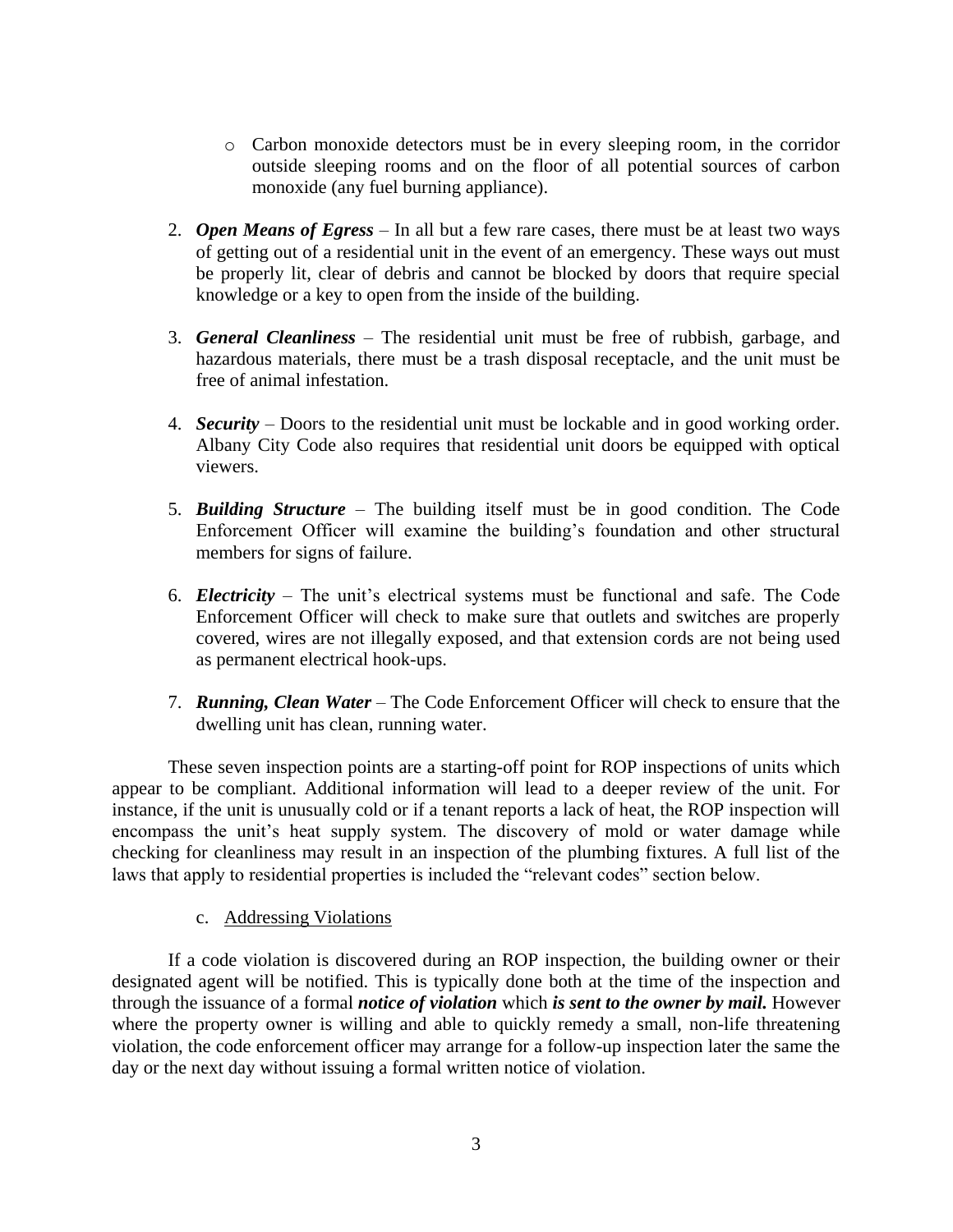The notice of violation, if issued, will contain a reinspection date set about thirty days out from the discovery of the violation and a description of the violations at the property which need to be remedied. If additional time is needed to remedy certain violations, *extensions to comply are generally granted if requested in writing and the violation does not pose a safety threat.*

#### i. *Informal Resolution*

<span id="page-6-0"></span>Our chief goal as a Department is to educate City of Albany residents about the code, why it is important, and how it can be followed. We avoid or minimize formal enforcement when an opportunity presents itself to achieve code compliance through education.

If the violation is easy to remedy, the Code Enforcement Officer may verbally advise the owner or the owner's agent of the violation and set up a time to come back later that day or the next day to ensure compliance if the violation can't be remedied right then and there. For instance, if a smoke detector simply needs new batteries, the Code Enforcement Officer may provide an opportunity for the owner or their agent to refill them instead of issuing a formal notice of violation.

#### ii. *Extensions*

<span id="page-6-1"></span>*If violations are discovered during an inspection and you've received a written notice of violation but need more time to comply, you can request an extension* by contacting the Buildings Department in person at 200 Henry Johnson Blvd, by phone at (518) 434-5995, or email at [codes@albanyny.gov.](mailto:codes@albanyny.gov) For record keeping purposes and to avoid confusion, *we can only grant extension requests submitted by writing or by email*.

Extension requests are more likely to be granted where the violation is difficult to address, does not pose a health or safety risk, or the property owner is making sincere efforts to address the violation. The length of the extension also depends on these factors.

It is important to note that the Buildings Department does not have the authority to grant property owners a "grace period" in which they are permitted to violate code, but we understand that compliance can take time. This is why, except in extreme cases, we give property owners at least thirty days to fix violations before we seek a penalty and grant extensions when appropriate.

It is also important to note that *an extension request is not a guarantee by the Buildings Department that the violation is not a safety risk*. While the Buildings Department does enforce the City Code and NYS Uniform Code, we cannot guarantee that any property we inspect is safe. Code violations may be hidden from plain view by their very nature or intentionally by the violator. The NYS Uniform Code is also only the bare minimum standard of safety set out by law. For these reasons members of the public should always use their own common sense and judgment when assessing risks in their surroundings.

# <span id="page-6-2"></span>iii. *Prosecution*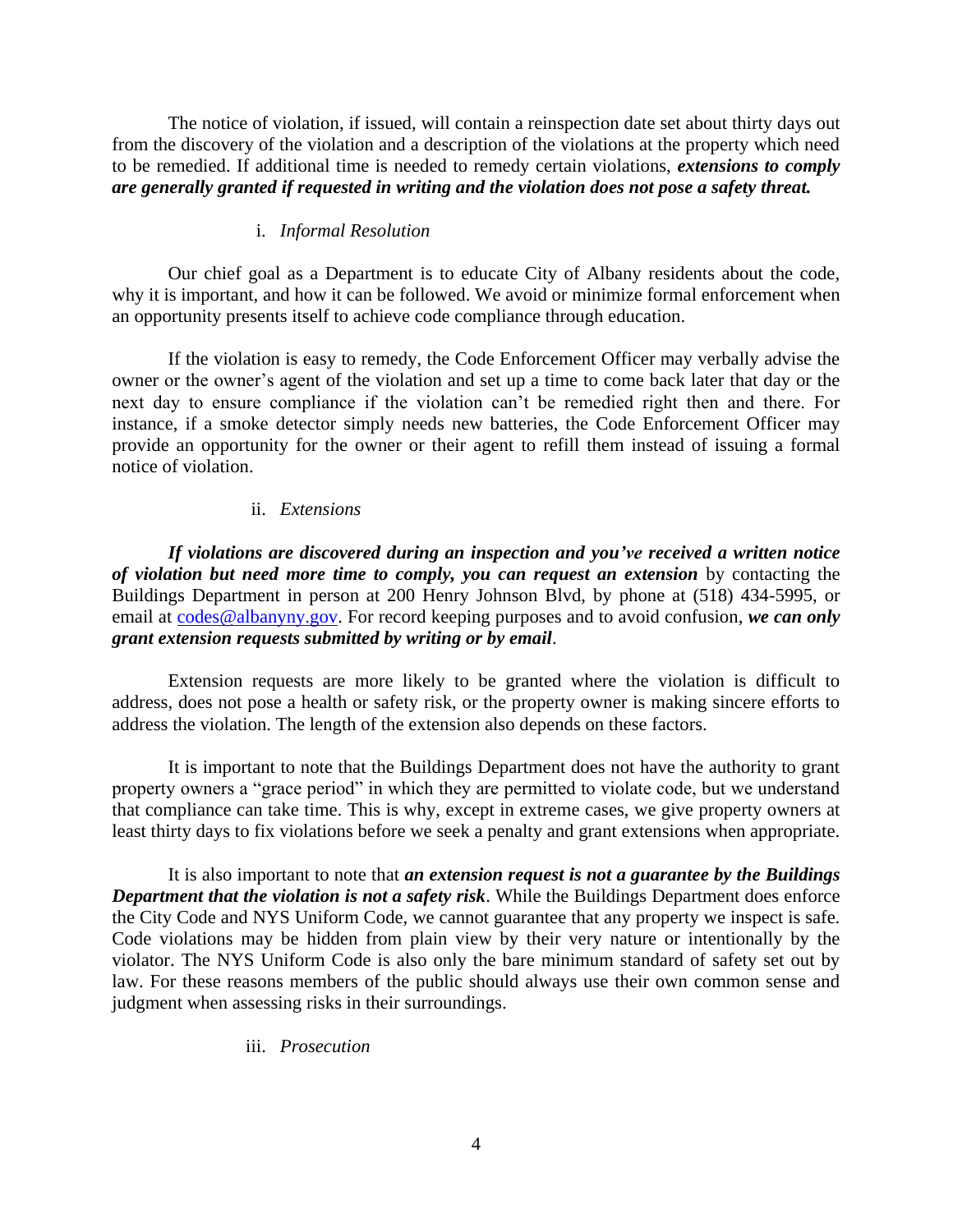*In the very rare event that an ROP inspection uncovers a violation that is not timely addressed, the Buildings Department will seek a fine for unaddressed violations in Albany City Court.* The first step in this process is that our Code Enforcement Officers will draft paperwork for the Court which describes the ongoing violations and asks the Court to impose a fine.

*This same paperwork is sent to the building owner and contains a date on which the building owner is required to appear in court.* Even after this step has been taken, the Buildings Department is willing to work with property owners on remedying code violations. Most cases which reach this point are resolved informally.

Extensions, however, can no longer be granted by the Building Department once a violation has been referred to court as the matter is now on the Court's calendar. *To receive an extension for a matter that has gone to Court, the building owner should contact the City of Albany Corporation Counsel's office at (518) 434-5050.*

A fine of up to \$1,000 per day per code violation may be imposed by the court if a property owner willfully fails to appear or comply with the law.

# iv. *NYS Uniform Code Variances*

<span id="page-7-0"></span>*The Buildings Department cannot exempt a building from the NYS Uniform Code.* Such an exemption can only be obtained by getting a variance from the New York State Division of Building Standards & Code, which has the sole authority to grant variances from the NYS Uniform Code which may be reached at (518) 474-4073.

# d. Consequences of Not Obtaining an ROP

<span id="page-7-1"></span>*A landlord in the City of Albany is not entitled to rent for a unit that does not have a residential occupancy permit* and therefore cannot evict a tenant for failure to pay rent where no residential occupancy permit has been obtained. The law is also applied, however, to entitle a landlord to past rent once the ROP has been obtained. Many tenant housing subsidies are conditioned on the unit's having an active ROP. Finally, renting without an ROP is an Albany City Code violation and is subject to a fine if the matter proceeds to court. For a further discussion of the code enforcement process, see above.

# e. How to Check if You Have an ROP

<span id="page-7-2"></span>The Buildings Department publishes an updated list of active ROPs on a weekly basis on our [departmental website.](http://www.albanyny.gov/Government/Departments/DivisionOfBuildingsAndRegulatoryCompliance.aspx) You may also contact the Buildings Department in person at 200 Henry Johnson Blvd, by phone at (518) 434-5995, or email at [codes@albanyny.gov](mailto:codes@albanyny.gov) to see whether a residential unit has an ROP.

f. Subsequent Code Violations

<span id="page-7-3"></span>*The Buildings Department does not have the authority to revoke an ROP based on a code violation which occurs after an inspection*. The rules regarding ROPs, which can be found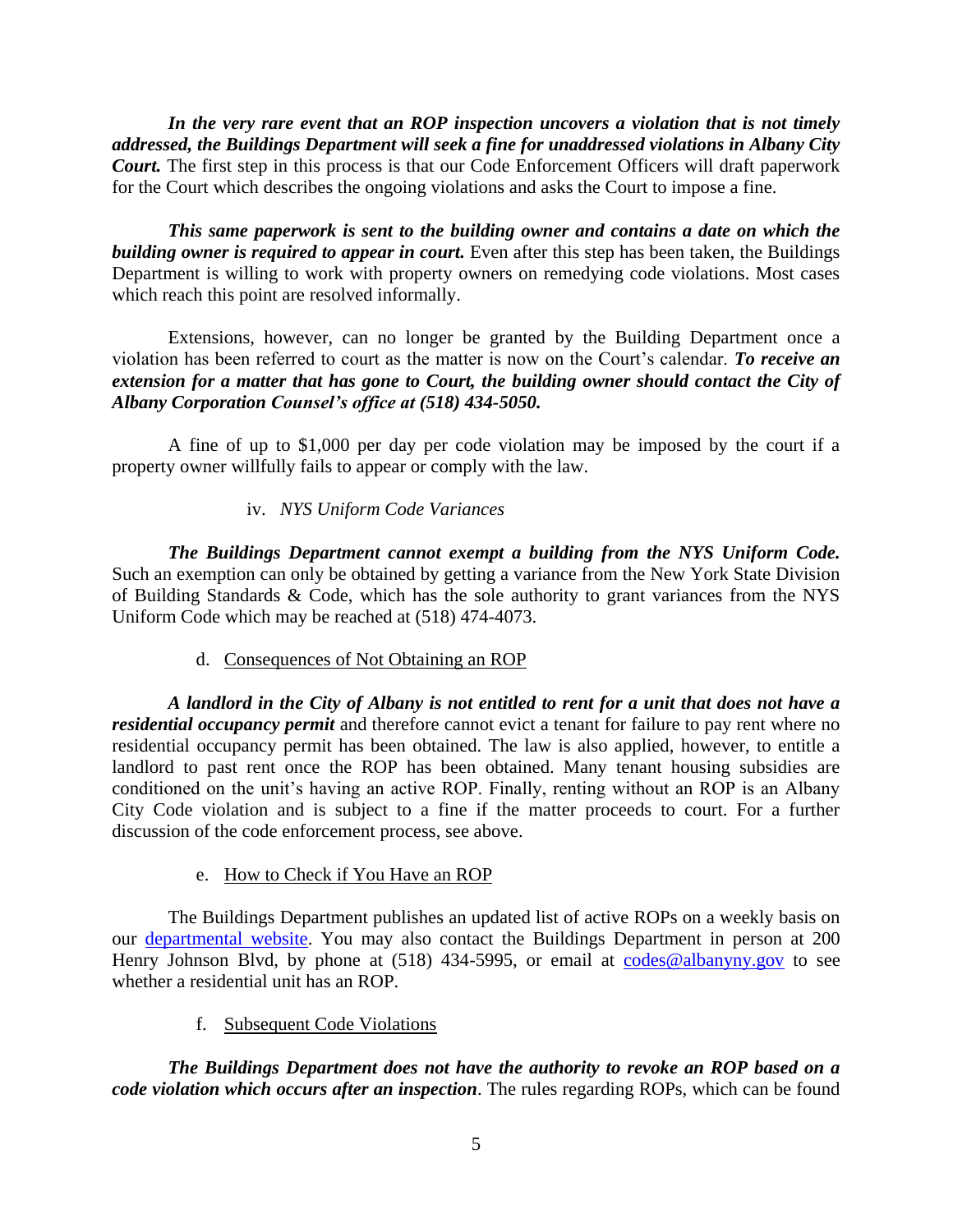below, do not provide for a revocation procedure. An ROP is not, however, an allowance to violate the Albany City Code or the NYS Uniform Code. Those violations are still subject to our code enforcement process even if the unit where the violations are found has an active ROP.

#### g. ROP Expiration Reminders

<span id="page-8-0"></span>Unfortunately, the Buildings Department does not have the ability to issue ROP expiration notices as of this writing. This is something we are looking to implement in the first half of 2017. You may, however, check to see if an apartment has an ROP by checking the list on our [departmental website.](http://www.albanyny.gov/Government/Departments/DivisionOfBuildingsAndRegulatoryCompliance.aspx)

# <span id="page-8-1"></span>**2. RESPONSIBILITIES OF LANDLORDS & TENANTS**

Both the landlord and tenant bear responsibility for the upkeep of a building. Maintaining property in a manner consistent with the law requires cooperation and coordination between the two. Regardless of whose responsibility a code violation may be, the Buildings Department cannot issue an ROP for a unit with an unaddressed code violation.

#### a. **Who Receives a Citation**

<span id="page-8-2"></span>Though both landlords and tenants have obligations under the City of Albany Code and the NYS Uniform Code, the landlord's responsibilities are greater than those of the tenant. The nature of the landlord-tenant relationship is that the tenant is often more able to walk away from a property without remedying a code violation. It is also the case that the violations of one tenant will impact other tenants and that the landlord is the only one able to work with the noncompliant tenant to protect innocent tenants. The landlord is also the only one who can coordinate the actions of multiple tenants, which may be needed if the violation exists throughout the building.

Because our job is to ensure compliance, we are obligated for all these reasons to include the building owner in any notice of violation that we issue as the result of an ROP inspection. However, we know that coming into compliance when the landlord tenant relationship has broken down is difficult. *If you are a landlord who finds yourself unable to come into compliance due to the action or inaction of a hostile tenant, we will grant reasonable extensions before seeking a fine so long as the relationship is being repaired or terminated.* 

We will cite the tenant where the tenant is responsible for the underlying violation in an area under their control. This may include failure to maintain an apartment in a clean and sanitary manner, removing smoke or carbon monoxide detectors, or infestation. Where there is no evidence that the tenant caused the violation, however, we will not cite the tenant for that violation.

#### b. **Resolving Disputes Between a Tenant and a Landlord**

<span id="page-8-3"></span>The Department is often asked to intervene in landlord/tenant disputes during the ROP scheduling and inspection process. We can't settle a dispute between a tenant and landlord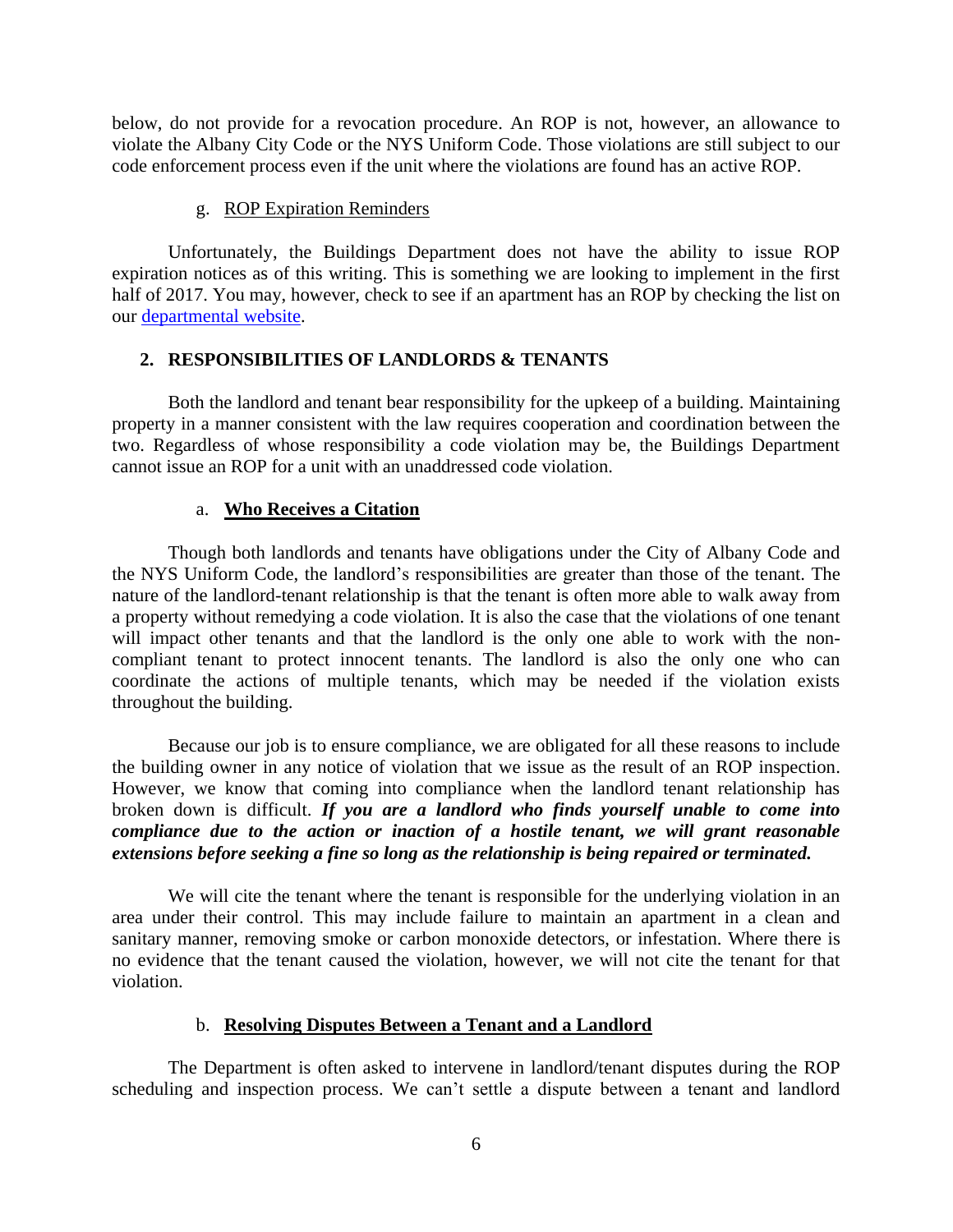because we have no authority over the landlord-tenant relationship. We cannot evict a tenant, rule that a tenant does not have to pay rent, order a landlord not to evict a tenant, or order a landlord to reimburse a tenant for damaged property. That kind of relief can only be obtained in a court of law.

# c. **List of Tenant and Landlord Responsibilities**

<span id="page-9-1"></span><span id="page-9-0"></span>What follows is a list of responsibilities setting out what the Buildings Department generally expects of tenants and landlords. Every situation and every property is unique, however, so this list may or may not apply to a given situation. You will also see that there are several responsibilities that fall on both the tenant and the landlord and so the parties should work together whenever possible to ensure a building is maintained in compliance with the law.

# i. Landlord Responsibilities

- 1. limiting occupancy to the maximum number of persons permitted and prohibiting unlawful uses;
- 2. maintenance of the premises in a clean, safe and sanitary condition;
- 3. maintenance of the operation of service facilities in good order and condition;
- 4. maintenance of plumbing, heating and electrical equipment and systems, appliances, fixtures, as well as other building equipment and facilities, in an appropriate, good operative, clean and sanitary condition;
- 5. maintenance of walls, floor and ceiling in public places in a clean and sanitary condition;
- 6. keeping exits free and clear; and
- 7. disposing of garbage, refuse and junk in a safe and sanitary manner and keeping the premises free and clear therefrom, and broomclean, and extermination of insects, vermin, rodents, pests and elimination of harborage.
- <span id="page-9-2"></span>ii. Tenant Responsibilities
	- 1. occupancy limitations and its lawfully permitted use;
	- 2. maintenance in a clean, safe and sanitary condition;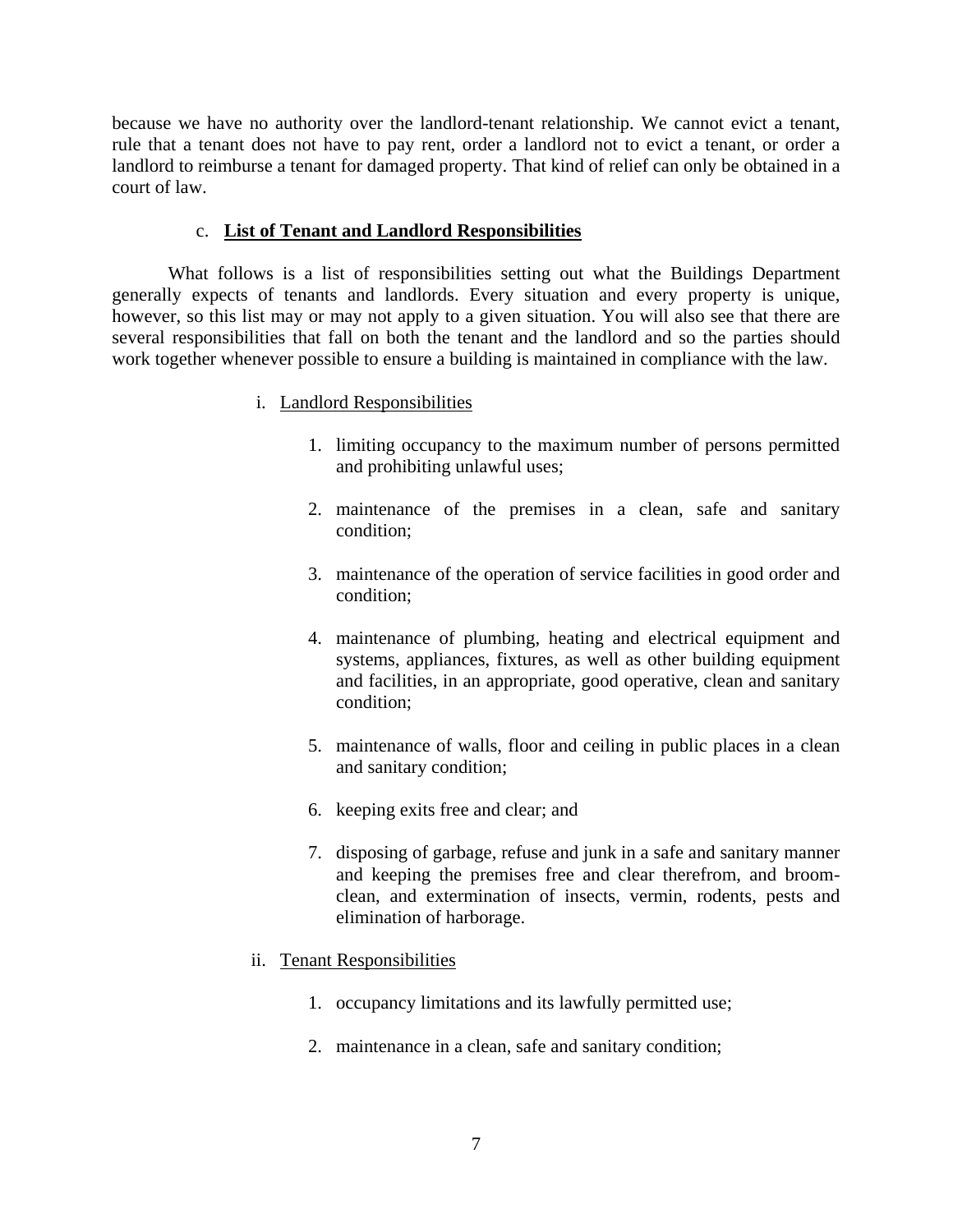- 3. maintenance of plumbing, cooking and refrigeration equipment, appliances, fixtures and facilities in a clean and sanitary condition, and providing reasonable care in the operation and use thereof;
- 4. keeping exits free and clear;
- 5. disposing of garbage and refuse into provided facilities in a sanitary manner, and keeping the premises free and clear therefrom; and
- 6. keeping domestic animals and pets in an appropriate manner and under control.

# <span id="page-10-0"></span>**3. RELEVANT CODES**

Both the City of Albany Code and the NYS Uniform Building Code are too extensive to reprint here. However, it is possible to present the most relevant and commonly cited portions of the code that are most relevant to ROP inspections. We've organized the citations by topic.

With respect to citations for the NYS Uniform Code (also known as the NYS Uniform Fire and Building Code), the citations below are drawn from the NYS Property Maintenance Code and the NYS Fire Code. These are the two volumes of the NYS Uniform Code which apply most directly to the maintenance of residential property.

In many cases both the Albany City Code and the NYS Uniform Code will have similar regulations but there are a lot times where the NYS Uniform Code will regulate something that the Albany City Code does not or vice versa. Where both the Albany City Code and the NYS Uniform apply to a certain area, both codes are provided. If only one or the other applies, the code that applies will be printed.

# i. Residential Occupancy Permit

<span id="page-10-1"></span>Below is the text of the Albany City Code governing and establishing the residential occupancy permit and rental dwelling registry:

§231-128 – *Title*.

This Part 4 shall be known as the "Residential Occupancy Permit Provisions" and is supplementary to applicable provisions of the Housing Code of Albany, New York.

§231-129 – *Purpose and scope*.

The purpose and scope is to provide uniform administration and compliance with the requirements of this Part 4 applicable to residential occupancy permits and to establish the responsibilities of parties concerned therewith.

§231-130 – *Inspection and certification of premises*.

A. General.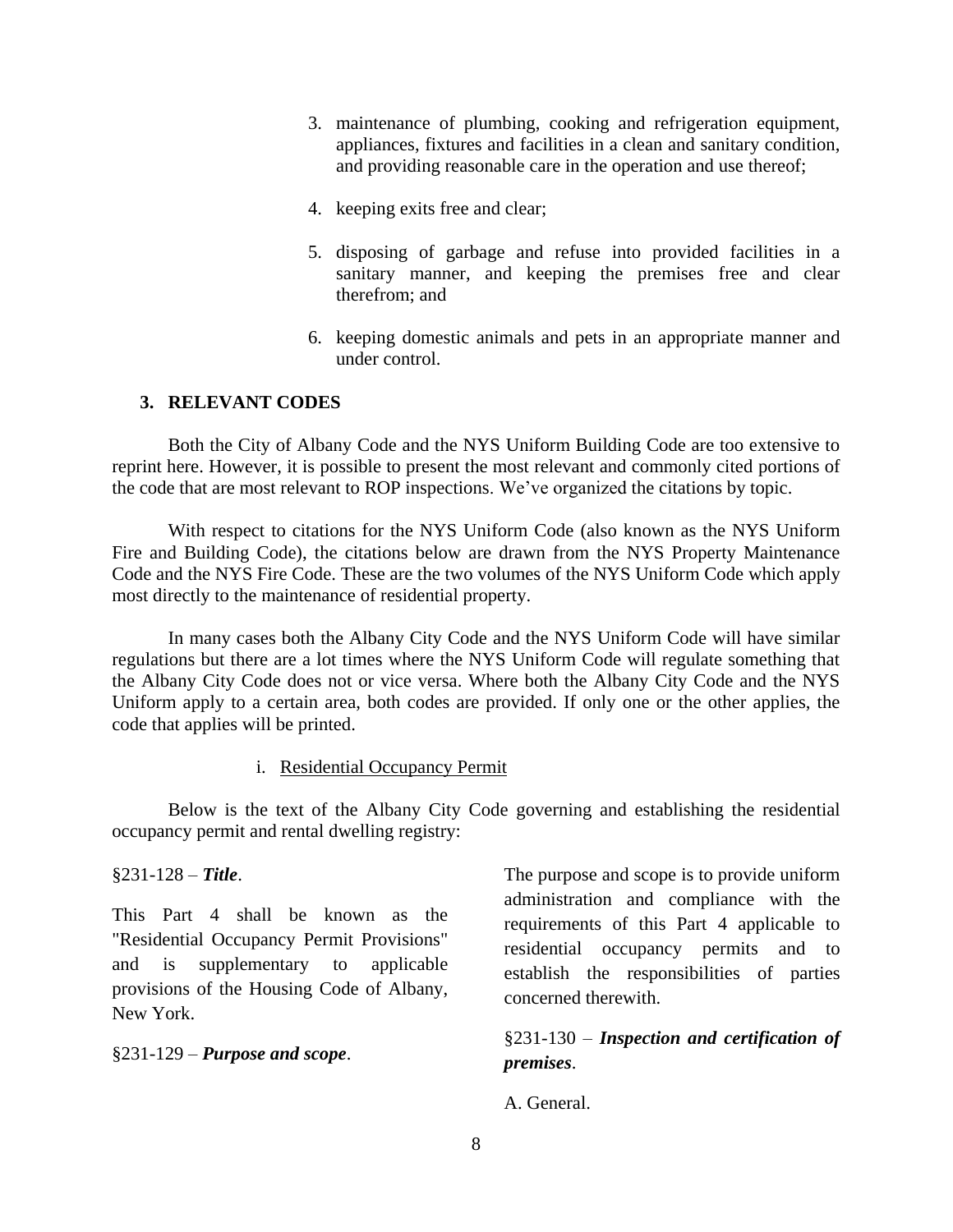(1) All residential rental dwelling units shall be inspected and certified by the Department of Buildings and Regulatory Compliance (hereinafter "the Department"), which shall determine compliance with, administer and enforce all applicable provisions of this code and the Code. On and after November 1, 1996, residential occupancy permits shall be valid for 30 months from the date of issuance.

(2) Nothing contained herein shall be construed or operate to invalidate an otherwise legally effective permit or certificate issued prior to November 1, 1996, except that such permit or certificate shall be valid only until May 31, 1999, or a change in the tenancy of the residential rental dwelling unit to which the permit or certificate relates, whichever first occurs.

(3) Except as otherwise provided herein, it shall be unlawful and a violation of this chapter to rent, lease or otherwise allow the occupancy of any residential rental dwelling unit without the inspection and certification as required herein.

(4) If, upon inspection, said premises do not comply with all applicable provisions of this code or the Uniform Code, the specific reasons for noncompliance shall be specified in writing in a notice and order, as provided in § 231-108. The notice and order shall be served as set forth in Chapter 133A of this Code. Occupants or proposed occupants of dwellings shall have the right to inspect the certificate of occupancy of the residential rental dwelling unit, apartment or multiple residence in which they have an interest at no cost.

B. On or after November 1, 1996, the Department shall have the right to inspect all or any part of the rental dwelling, including any unit or apartment, or entire multiple residence as required herein and/or upon complaint, except that the owner, agent or person in charge thereof shall have the right to insist upon the procurement of a search warrant from a court of competent jurisdiction by the Chief of the Department, or his or her designee, in order to enable such inspection. The officials charged with conducting the inspection pursuant to this Part 4 shall be required to obtain a search warrant whenever an owner, agent or person in charge refuses to permit a warrantless inspection of the premises after having been advised that he or she has a constitutional right to refuse entry of the officials without a search warrant.

C. The officials charged with conducting the inspection shall make such inspection, access and circumstances permitting, within three business days of receipt of a request from the owner, agent or occupant.

D. An owner, agent or occupant may file with the Department a request for such inspection and the issuance of a residential occupancy permit by regular mail or in person at the office of the Chief of the Department.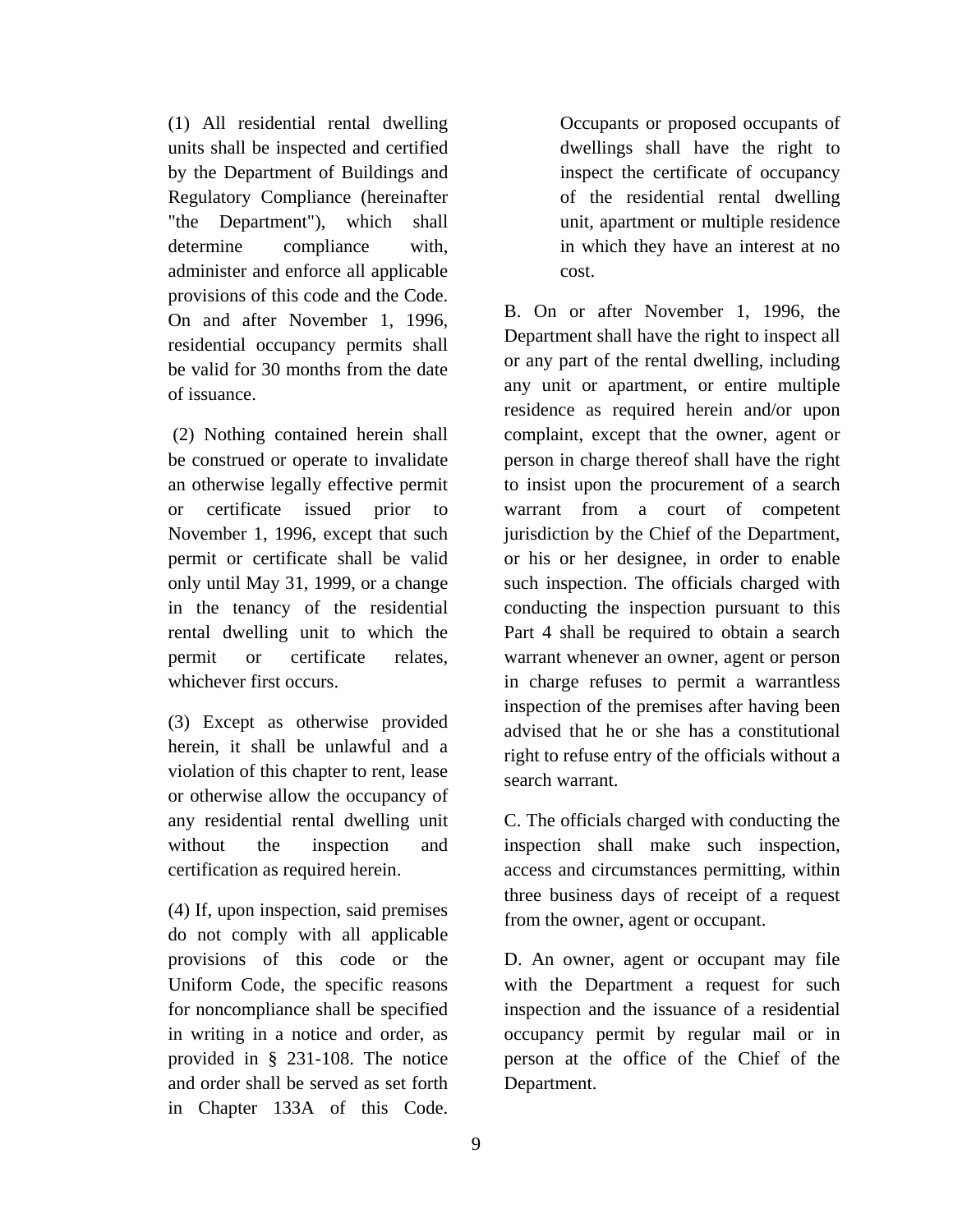E. Nothing in this Part 4 shall be construed to limit the right of the Department to inspect any property at any time. If, after issuing a residential occupancy permit, the Department receives a complaint alleging a violation of this chapter, other than a violation that creates an imminent hazard to the public health or to the physical or mental health of the occupants of the rental property, the Department shall make a good faith effort to notify the owner or agent of the complaint by either telephone or regular mail, before conducting an inspection under this chapter, and shall provide to the owner or agent one working day to explain what steps the owner or agent is taking to correct the violation. The Department may take steps necessary, by inspection or other means, to assure that the violation is corrected.

F. No residential occupancy permit shall be issued under this Part 4 unless and until the fee(s) required under Part 5 of this chapter is paid in full to the Department.

G. No residential occupancy permit shall be issued under this Part 4 unless the rental dwelling unit is an authorized use pursuant to Chapter 375, Zoning, and until all other applicable provisions and requirements of the Code of the City of Albany are complied with and met.

# §231-131 – *Collection of rents.*

No owner, agent or person in charge shall collect rents during any period of noncompliance with the provisions of this part which would otherwise be due and owing for the rental of premises unless and until he or she shall have complied with the

provisions herein. Nothing herein shall be construed to prevent a landlord, upon receipt of the residential occupancy permit, from receiving the equitable value of the occupancy of the premises from the earliest date of occupancy, but in no event shall a landlord recover in excess of the agreed rent.

# §231-132 – *Applicability.*

The provisions of this Part 4 shall not apply to dwellings designed and used exclusively for occupancy as hotels, motels, transient homes or establishments of like nature.

# §231-133 – *Temporary residential occupancy permit.*

The Department may cause to be issued at its discretion a temporary occupancy permit following an initial inspection, which temporary occupancy permit shall be subject to review and revocable at the discretion of the Department. No temporary occupancy permit may be issued in cases where fire safety is involved, such as defective electrical wiring, the absence of either an operating smoke detector or, after October 1, 1996, a carbon monoxide detector where required, or improper or inadequate means of egress and other conditions of like nature.

# §231-134 – *Penalties for offenses.*

Any person who shall knowingly and willfully violate or assist in the violation of this Part 4 or who fails to comply with a notice and order issued by the Department under this Part 4 shall, upon conviction, be punished as set forth in Chapter 133A of this Code.

# §231-135 – *Fees*.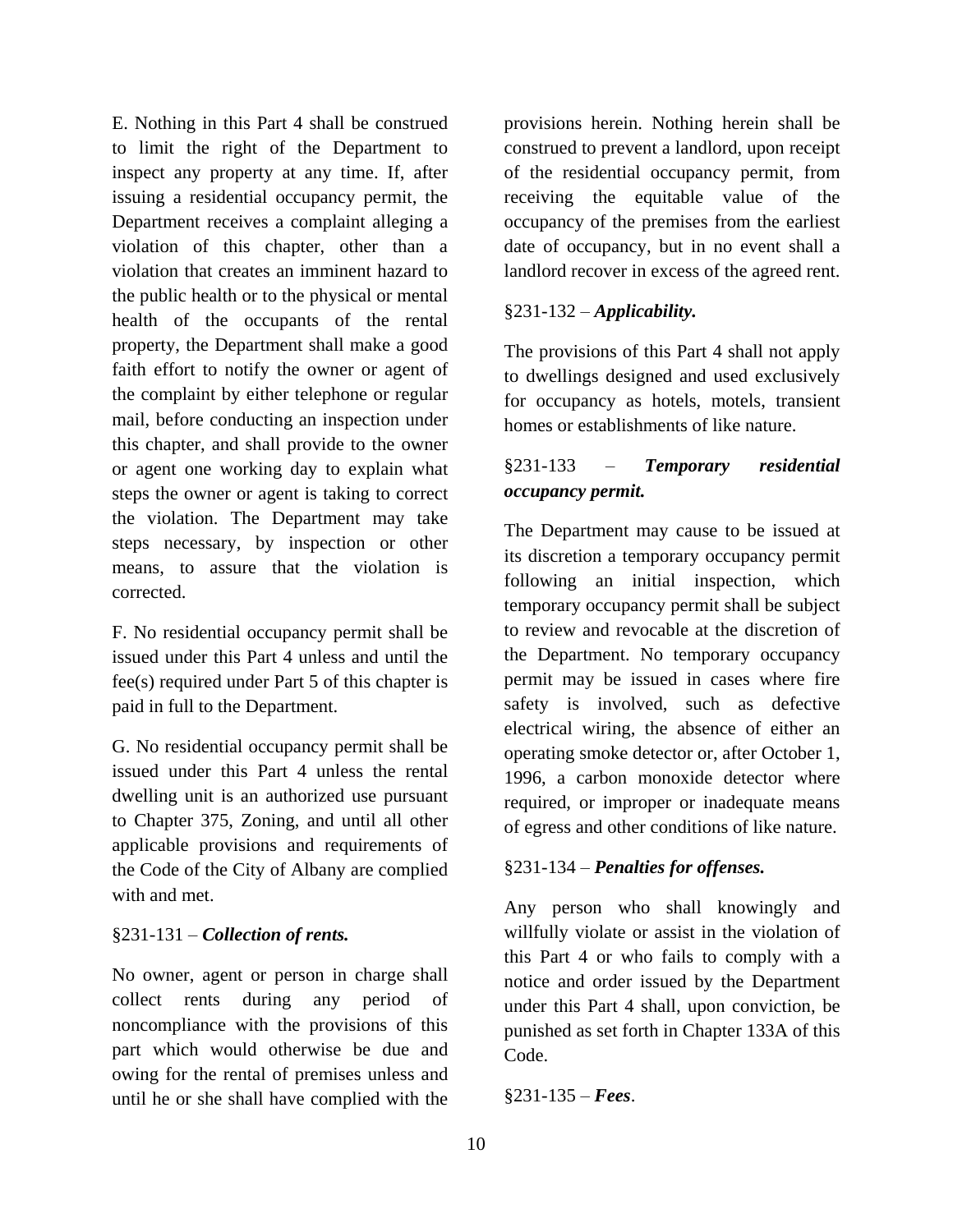A. The following schedule of fees shall apply with respect to the inspection and certification of residential dwelling units:

> (1) There shall no charge for an initial inspection to determine compliance with the applicable provisions of this code or for a first reinspection.

> (2) Any and all subsequent reinspection(s) necessary to determine compliance with required corrective action or repairs shall be subject to a charge of \$50 per unit inspected.

> (3) Failure to appear within 15 minutes of a scheduled inspection ("no show") shall result in a fee of \$50 per unit.

> (4) Cancellation of a scheduled inspection less than 24 hours before that scheduled inspection ("late cancellation") shall result in a fee of \$50 per unit.

> (5) Cancellation of a scheduled inspection for the unit more than once or after a "no show" ("second cancellation") shall result in a fee of \$50 per unit.

B. Fees prescribed under this section for failure to appear at, and cancellation of, a scheduled inspection may be waived at the discretion of the Commissioner or his or her designee for good cause shown.

C. Unpaid fees shall be subject to the placement and recording of a lien by the

City of Albany against the inspected property.

# §231-139 – *Registry of rental dwellings required.*

All rental dwellings shall be registered with the City by the owner as required herein.

# §231-140 – *Reregistration*.

All owners shall reregister a certified rental dwelling prior to expiration of the residential occupancy permit as required by Part 4 of this chapter.

# §231-141 – *Registration of existing and new rental dwellings*.

A. All rental dwellings existing as of the effective date of this chapter shall be registered on or before November 1, 1996. The Administrator may require and order registration prior to that date for any dwelling cited in a notice under the City Code. Failure to comply with such an order is a violation of this chapter.

B. The owner of a new rental dwelling or any dwelling newly converted to a rental dwelling shall register the rental dwelling prior to allowing occupancy of any new rental unit.

# §231-142 – *Change in registration information.*

A. The owner of any rental dwelling already registered with the City shall reregister immediately after any change occurs in registration information.

B. Upon sale or transfer of title to a piece or parcel of land located in the City of Albany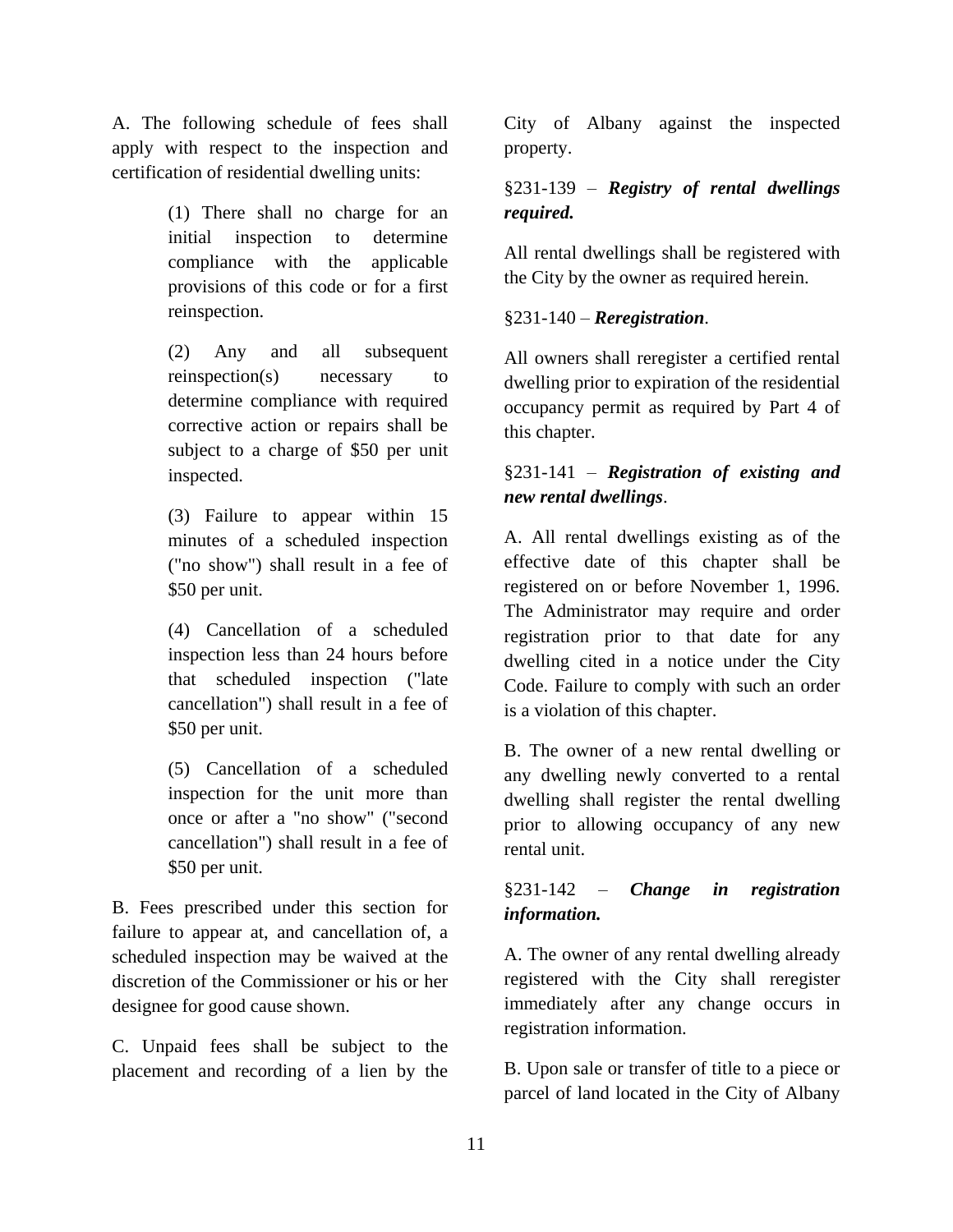on which a rental dwelling unit is located, the purchaser shall provide a new rental dwelling property application to the Department of Buildings and Regulatory Compliance at the time of closing.

C. The new owner of a rental dwelling unit must schedule an inspection of the rental unit or units with the Department of Buildings and Regulatory Compliance.

# §231-143 – *Registration of rental dwellings.*

The City shall maintain a registry of all rental dwellings and rental units containing the following information which shall be provided by the owner on forms available from the Department of Fire and Emergency Services:

> A. The name, legal residence address and telephone number of the owner and any agent in control of the rental dwelling, and, in the event the owner or agent is not a natural person, then the owner information shall be that of the president, general manager or other chief executive officer of the organization. Where more than one natural person has an ownership interest, the required information shall be included for each owner. The information required herein shall also include the address and phone number where the owner(s), agent(s) and/or responsible person(s) may be reached day and night.

B. The number and type of rental units in the dwelling.

C. The address of the rental dwelling.

> D. The date of birth of the owner or owners of the rental dwelling for those seeking an exemption of the filing fee requirement as provided under this part.

> E. The employer identification number in the event that the rental dwelling is owned by a corporation.

> F. If neither the address of the owner or the address of the agent in control of the premises, as provided in Subsection A, are within Albany County, the name, legal residence or business address within Albany County and telephone number of a natural person who shall be an agent for service of notices and orders issued under this chapter and for service of process in connection with the prosecution of violations of this chapter in Albany City Court or other court of competent jurisdiction.

# §231-144 – *Fees; exemptions*.

A. To offset the administrative costs of preparing and maintaining the registry and conducting the inspections required under Part 4 of this chapter, there shall be a perunit fee of \$50 for the initial and each subsequent registration.

B. Owner-occupied rental dwellings containing not more than one rental unit owned by one or more natural persons, all of whom are aged 65 years or older, are exempt from the filing fees set forth herein.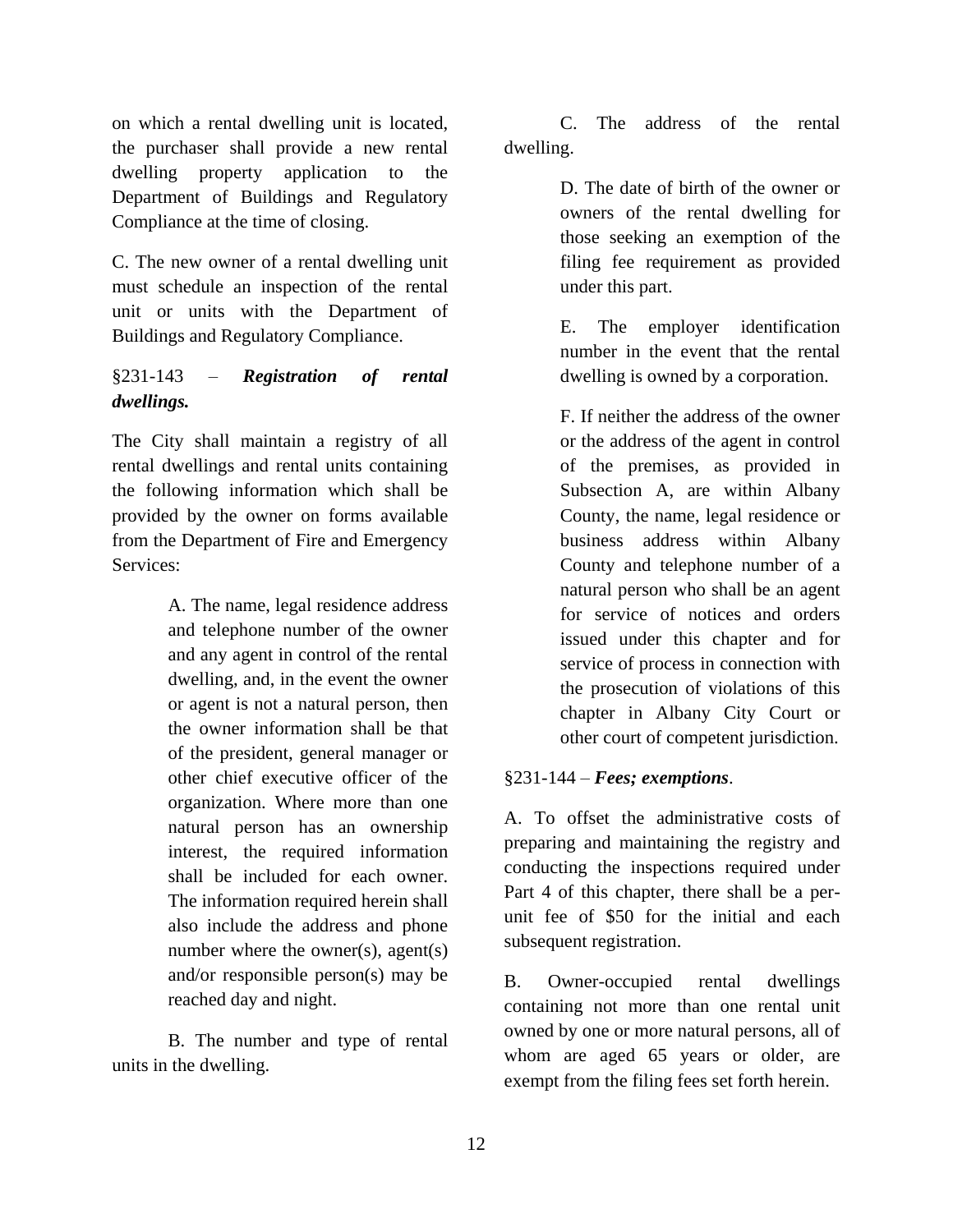# §231-145 – *Failure to register; inaccurate or incomplete information.*

It shall be a violation of this chapter for an owner or a responsible person to provide inaccurate information for the registry of rental dwellings or to fail to provide the information required herein for the registry.

# §231-146 – *Penalties for offenses*.

An owner who fails to register, reregister or otherwise comply with the provisions of this Part 5 shall, upon conviction, be subject to the penalties set forth in Chapter 133A of this Code.

# ii. Trash Storage & Accumulation

<span id="page-15-0"></span>Trash accumulation and storage violations occurring in the exterior of a property are typically handled by the City of Albany Department of General Services which has the authority and ability to physically remove trash and debris on five days' notice and to bill the owner. Still, trash-related violations may also form the basis of a citation by the Buildings Department.

1. *Albany City Code (Trash Storage & Accumulation)*

# §313-5 – *Collection points and schedules*.

B. Refuse for collection must be placed at curbside prior to 12:01 a.m. on the scheduled collection day, but not before 4:30 p.m. of the prior day.

# §231-94 – *Garbage and refuse.*

. . .

.

A. Exterior property area shall be kept free from organic and inorganic material that might become a health, accident or fire hazard.

B. Adequate sanitary facilities and methods shall be used for the collection, storage and handling and disposal of garbage and

rubbish. It shall be prohibited to store or accumulate garbage or rubbish in halls or stairways. Every dwelling and every dwelling unit shall be provided with such receptacles as may be necessary to contain all garbage and rubbish, and all such receptacles shall be maintained in good repair. Receptacles for garbage shall be made of durable material, shall be watertight and shall be provided with tight-fitting covers.

C. No person shall kindle any fire or furnish any material for any fire nor authorize such fire in any street, lane, alley or any vacant  $\int$ lot.  $\int$  .  $\int$  .  $\int$  .  $\int$  .  $\int$  .  $\int$  .  $\int$  .  $\int$  .  $\int$  .  $\int$  .  $\int$  .  $\int$  .  $\int$  .  $\int$  .  $\int$  .  $\int$  .  $\int$  .  $\int$  .  $\int$  .  $\int$  .  $\int$  .  $\int$  .  $\int$  .  $\int$  .  $\int$  .  $\int$  .  $\int$  .  $\int$  .  $\int$  .  $\int$  .  $\$ 

# 2. *Property Maintenance Code (Trash Storage & Accumulation)*

Under the NYS Property Maintenance Code "garbage" is food waste while "rubbish" applies to all other types of trash. Because "garbage" and "rubbish" present their own unique health and safety challenges, they are treated differently in the NYS Uniform Code.

§308.1 – *Accumulation of Rubbish & Garbage*. Exterior property and premises, and the interior of every structure, shall be free from any accumulation of rubbish or garbage.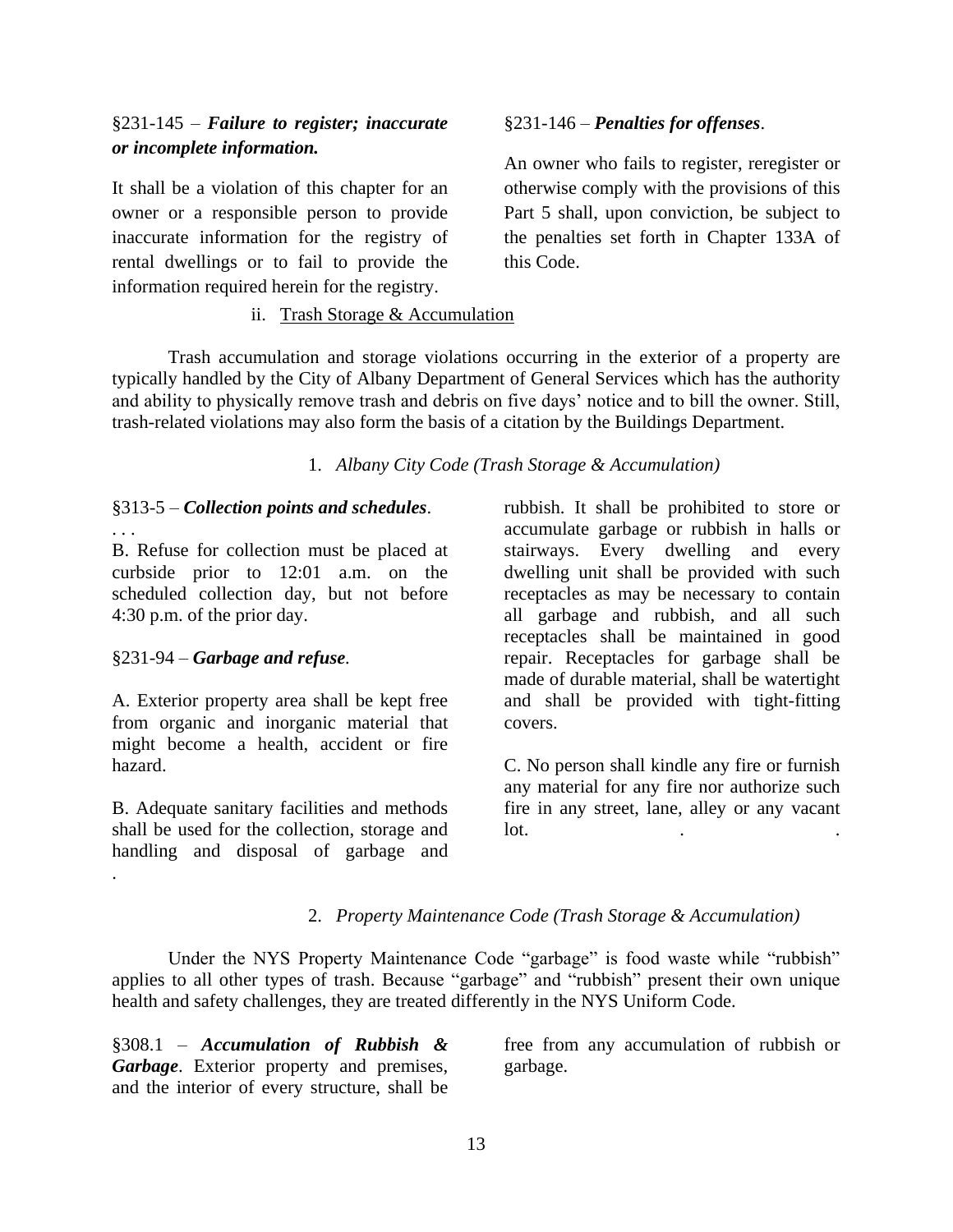§308.2 – *Disposal of Rubbish*. Every occupant of a structure shall dispose of all rubbish in a clean and sanitary manner by placing such rubbish in approved containers.

§308.2.1 – *Rubbish Storage Facilities*. The owner of every occupied premises shall supply approved covered containers for

b. **Exterior**

rubbish, and the owner of the premises shall be responsible for the removal of rubbish.

§308.3 – *Disposal of Garbage*. Every occupant of a structure shall dispose of garbage in a clean and sanitary manner by placing such garbage in an approved garbage disposal facility or approved garbage containers.

<span id="page-16-1"></span><span id="page-16-0"></span>Below are a list of the most commonly cited City of Albany and NYS Uniform Codes which relate to exterior property areas.

i. General

1. *General Exterior – Albany City Code*

§231-91 – *Open areas*.

A. Stormwater shall be properly drained to prevent recurrent entrance of water into any basement or cellar.

B. Surface and subsurface water shall be appropriately drained to protect buildings and structures and to prevent development of stagnant ponds. Gutters, culverts, catchbasins, drain inlets, stormwater sewers, approved combined storm and sanitary sewers or other satisfactory drainage systems shall be utilized where deemed necessary.

C. Fences and other minor structures shall be maintained in a safe condition.

D. Steps, walks, driveways, parking spaces and similar areas shall be maintained so as to afford safe passage under normal use and weather conditions.

E. Yards, courts and lots shall be kept free and clear of physical hazards and material or debris which would cause a fire hazard or act as a breeding place for vermin or insects.

F. Heavy undergrowths and accumulations of plant growth noxious or detrimental to health shall be eliminated.

G. Exterior property areas shall be free from conditions which might create a health, accident or fire hazard.

H. Exterior property areas shall be reasonably free from holes and excavations, sharp protrusions and other objects or conditions which might cause personal injury. Walks, steps and driveways that contain holes or tripping hazards shall be filled, repaired or replaced as the need indicates. Open wells, cesspools or cisterns shall be securely closed. Trees or limbs of trees that constitute a hazard shall be removed.

I. Sewage must be discharged into a public sewer system except as specially permitted by the authority having jurisdiction in accordance with the New York State Public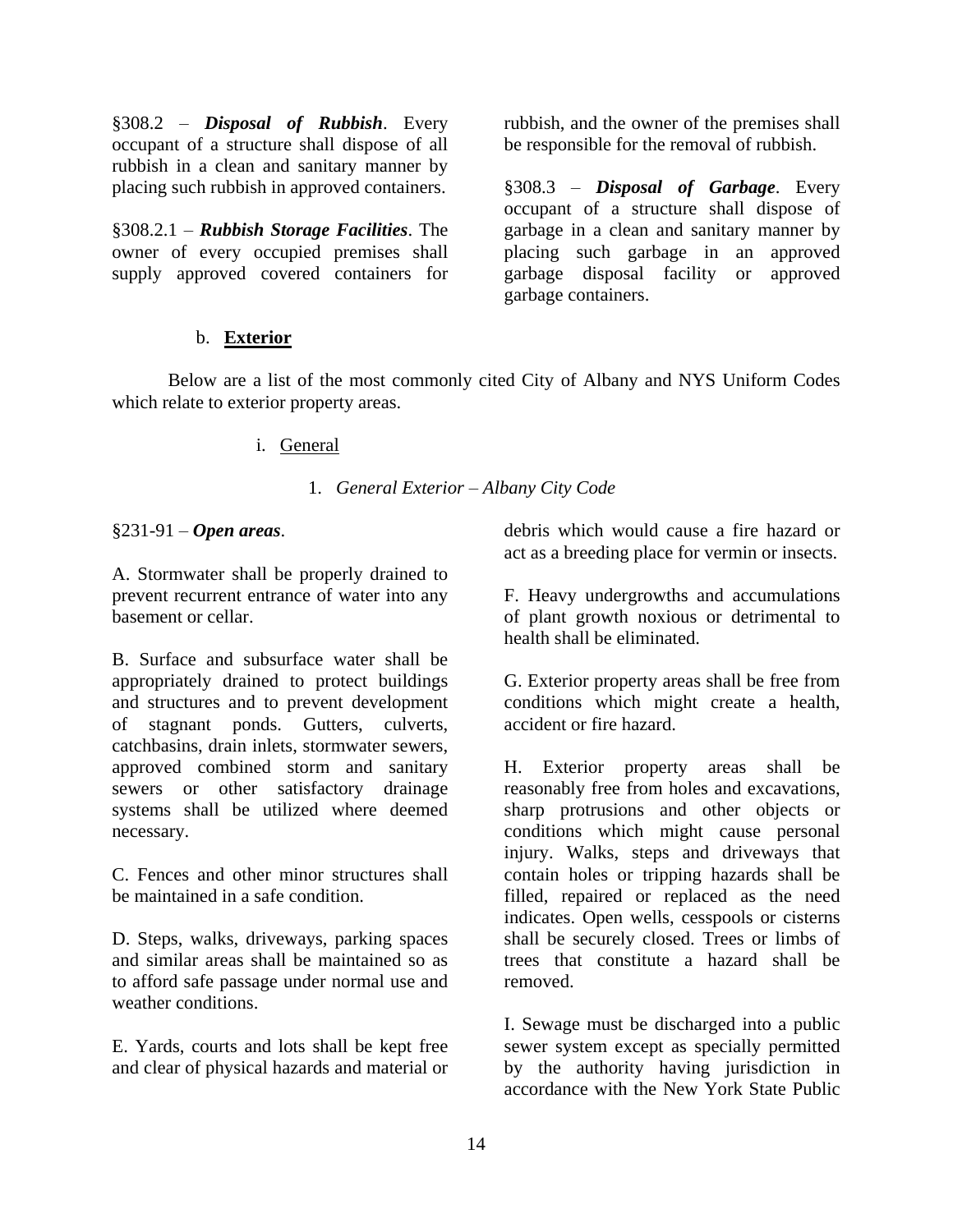Health Law and the Albany County Sanitary Code. Discharge of inadequately treated sewage shall not be permitted upon the

surface of the ground or into natural or artificial surface drainways.

2. *General Exterior – NYS Property Maintenance Code* 

§302.6 – *Exhaust Vents*. Pipes, ducts, conductors, fans or blowers shall not discharge gases, steam, vapor, hot air, grease, smoke, odors or other gaseous or particulate wastes directly upon abutting or adjacent public or private property or that of another tenant.

§302.7 – *Accessory Structures*. All accessory structures, including detached garages, fences and walls, shall be maintained structurally sound and in good repair.

§304.3 – *Premises Identification*. Buildings shall have approved address numbers placed in a position to be plainly legible and visible from the street or road fronting the property. These numbers shall contrast with their background. Address numbers shall be Arabic numerals or alphabet letters. Numbers shall be not less than 4 inches (102 mm) in height with a minimum stroke width of 0.5 inch (12.7 mm).

# ii. Exterior Structure

<span id="page-17-0"></span>The following codes are those that apply to the visible exterior structure of a building.

1. *Exterior Structure – NYS Property Maintenance Code*

§304.1 – *General (Building Structure)*. The exterior of a structure shall be maintained in good repair, structurally sound and sanitary so as not to pose a threat to the public health, safety or welfare.

§304.5 – *Foundation Walls*. All foundation walls shall be maintained plumb and free from open cracks and breaks and shall be kept in such condition so as to prevent the entry of rodents and other pests.

§304.6 – *Exterior Walls*. All exterior walls shall be free from holes, breaks, and loose or rotting materials; and maintained weatherproof and properly surface coated where required to prevent deterioration.

§304.8 – *Decorative Features*. Cornices, belt courses, corbels, terra cotta trim, wall facings and similar decorative features shall be maintained in good repair with proper anchorage and in a safe condition.

§304.9 – *Overhang Extensions*. All overhang extensions including, but not limited to, canopies, marquees, signs, metal awnings, fire escapes, standpipes and exhaust ducts shall be maintained in good repair and be properly anchored so as to be kept in a sound condition. Where required, all exposed surfaces of metal or wood shall be protected from the elements and against decay or rust by periodic application of weather-coating materials, such as paint or similar surface treatment.

§304.10 – *Stairways, Decks, Porches, & Balconies*. Every exterior stairway, deck, porch and balcony, and all appurtenances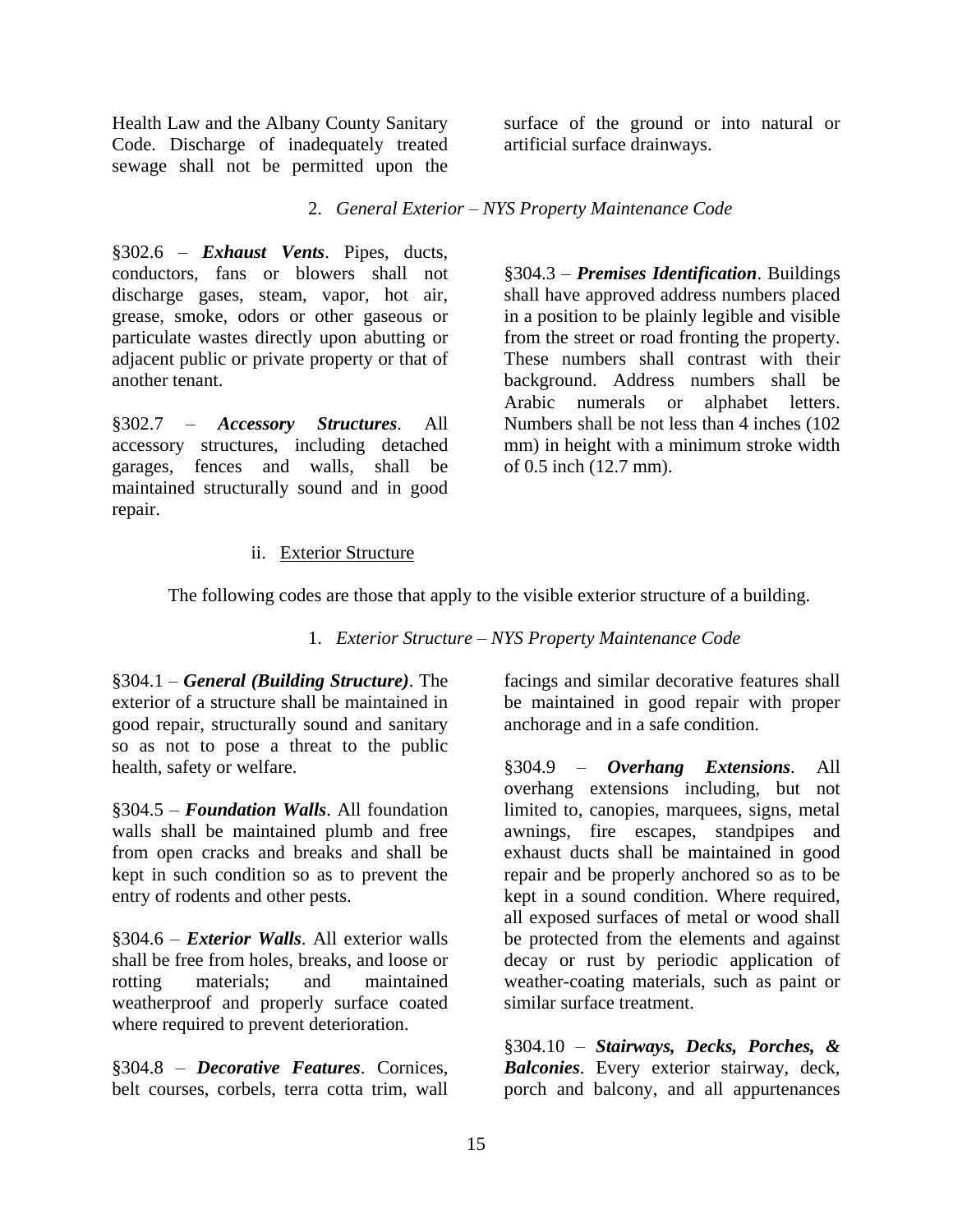attached thereto, shall be maintained structurally sound, in good repair, with proper anchorage and capable of supporting the imposed loads.

§304.11 – *Chimneys & Towers*. All chimneys, cooling towers, smoke stacks, and similar appurtenances shall be maintained structurally safe and sound, and in good repair. All exposed surfaces of metal or wood shall be protected from the elements and against decay or rust by periodic

application of weather-coating materials, such as paint or similar surface treatment.

§304.12 – *Handrails & Guards*. Every handrail and guard shall be firmly fastened and capable of supporting normally imposed loads and shall be maintained in good condition.

§304.13 – *Window, Skylight, & Doors Frames*. Every window, skylight, door and frame shall be kept in sound condition, good repair and weather tight.

# iii. Paint

<span id="page-18-0"></span>Featured below are only those codes related to painting that can be found in the NYS Property Maintenance Code. The painting regulations in the Albany City Code are dispersed and related to particular zoning districts. It should be noted that restrictions on paint colors which will apply in historic or overlay districts are administered by the Historic Resource Commission or Planning Board and aren't explicitly set out in the Albany City Code.

1. *Paint – NYS Property Maintenance Code* 

§302.9 – *Defacement of Property*. No person shall willfully or wantonly damage, mutilate or deface any exterior surface of any structure or building on any private or public property by placing thereon any marking, carving or graffiti. It shall be the responsibility of the owner to restore said surface to an approved state of maintenance and repair.

§304.2 – *Protective Treatment*. Exterior surfaces, including but not limited to, doors, door and window frames, cornices, porches, trim, balconies, decks and fences, shall be maintained in good condition. Exterior wood surfaces, other than decay resistant woods, shall be protected from the elements and

decay by painting or other protective covering or treatment. Peeling, flaking and chipped paint shall be eliminated and surfaces repainted. Siding and masonry joints, as well as those between the building envelope and the perimeter of windows, doors and skylights, shall be maintained weather resistant and water tight. Metal surfaces subject to rust or corrosion shall be coated to inhibit such rust and corrosion, and surfaces with rust or corrosion shall be stabilized and coated to inhibit future rust and corrosion. Oxidation stains shall be removed from exterior surfaces. Surfaces designed for stabilization by oxidation are exempt from this requirement.

# iv. Outdoor Property Maintenance & Sanitation

<span id="page-18-1"></span>While the Buildings Department may cite a property for overgrowth, these citations are generally referred to the Department of General Services. This is because the Department of General Services has the authority and ability to cut back overgrowth and bill the owner on five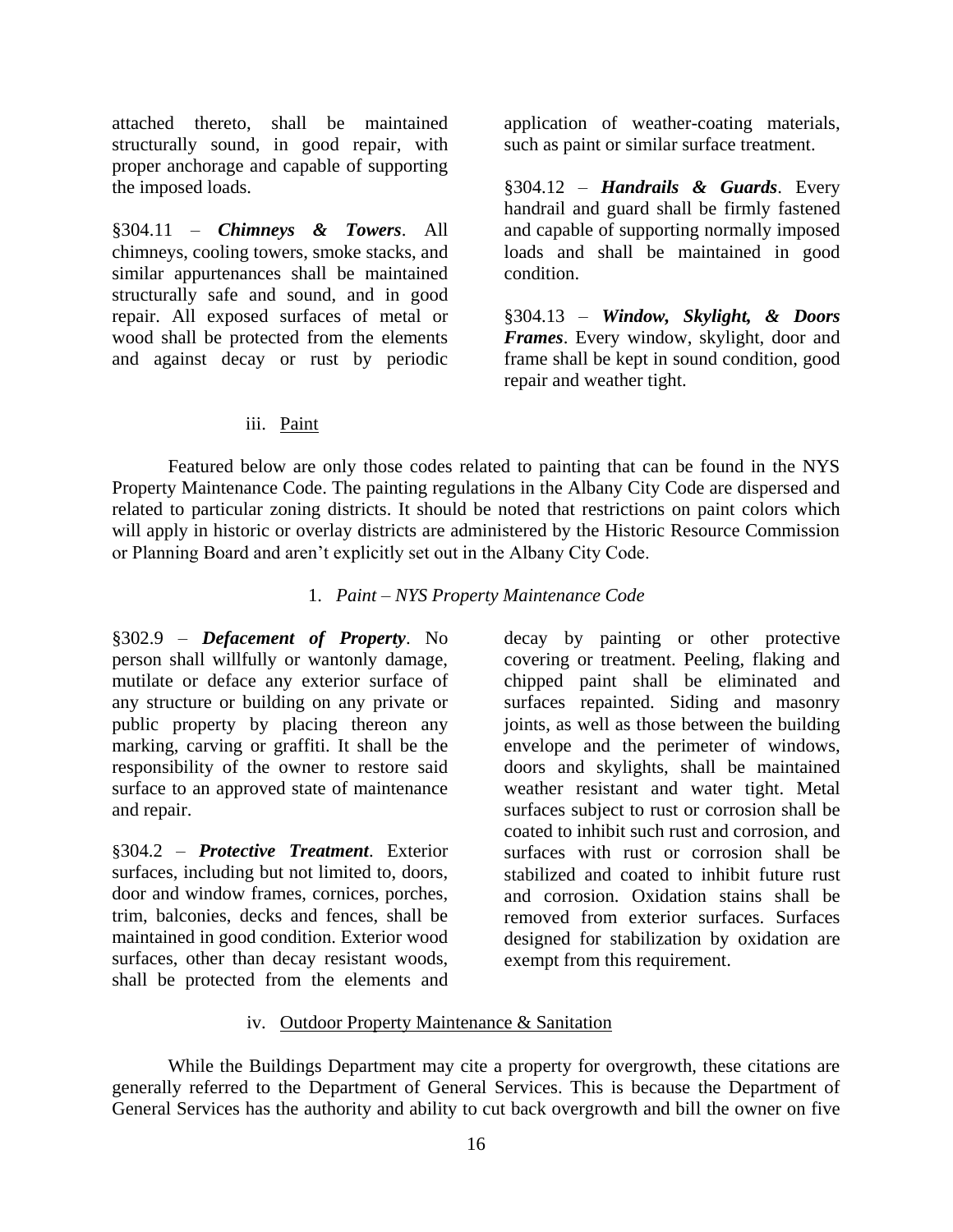days' notice, whereas our citations are issued on 30 days' notice and we lack the ability or authority to trim back overgrown vegetation.

1. *Outdoor Overgrowth & Sanitation – Albany City Code*

§231-91 – *Open areas***.** . . .

E. Yards, courts and lots shall be kept free and clear of physical hazards and material or debris which would cause a fire hazard or act as a breeding place for vermin or insects.

F. Heavy undergrowths and accumulations of plant growth noxious or detrimental to health shall be eliminated.

G. Exterior property areas shall be free from conditions which might create a health, accident or fire hazard.

2. *Outdoor Overgrowth & Sanitation – NYS Property Maintenance Code*

§302.1 – *Sanitation*. Exterior property and premises shall be maintained in a clean, safe and sanitary condition. The occupant shall keep that part of the exterior property that such occupant occupies or controls in a clean and sanitary condition.

§302.3 – *Sidewalks & Driveways*. Sidewalks, walkways, stairs, driveways, parking spaces and similar areas shall be

kept in a proper state of repair, and maintained free from hazardous conditions.

§302.4 – *Weeds*. Premises and exterior property shall be maintained free from weeds or plant growth in excess of 10 inches. Noxious weeds shall be prohibited. Weeds shall be defined as all grasses, annual plants and vegetation, other than trees or shrubs provided; however, this term shall not include cultivated flowers and gardens.

#### v. Parking & Vehicle Storage

<span id="page-19-0"></span>Complaints about parking on a public right of way should be referred to the Police Department. However, there are Codes which the Buildings Department may enforce as they relate to parking on private property.

1. *Parking & Vehicle Storage – Albany City Code*

§359-66 – *Abandoned Vehicle*. It shall be unlawful to park, store or leave in the open or to abandon a junk vehicle upon private property for a period of more than one week except as permitted by license pursuant to § 136 of the General Municipal Law as enacted by Chapter 1040 of the Laws of 1965, unless the same is necessary for the

operation of a business enterprise lawfully upon said premises.

§375-15 – *Parking on Unimproved Surfaces*. . . . . The parking or storage of vehicles upon lawns or other unimproved areas shall not be permitted on any lot improved by a dwelling structure in a residential district.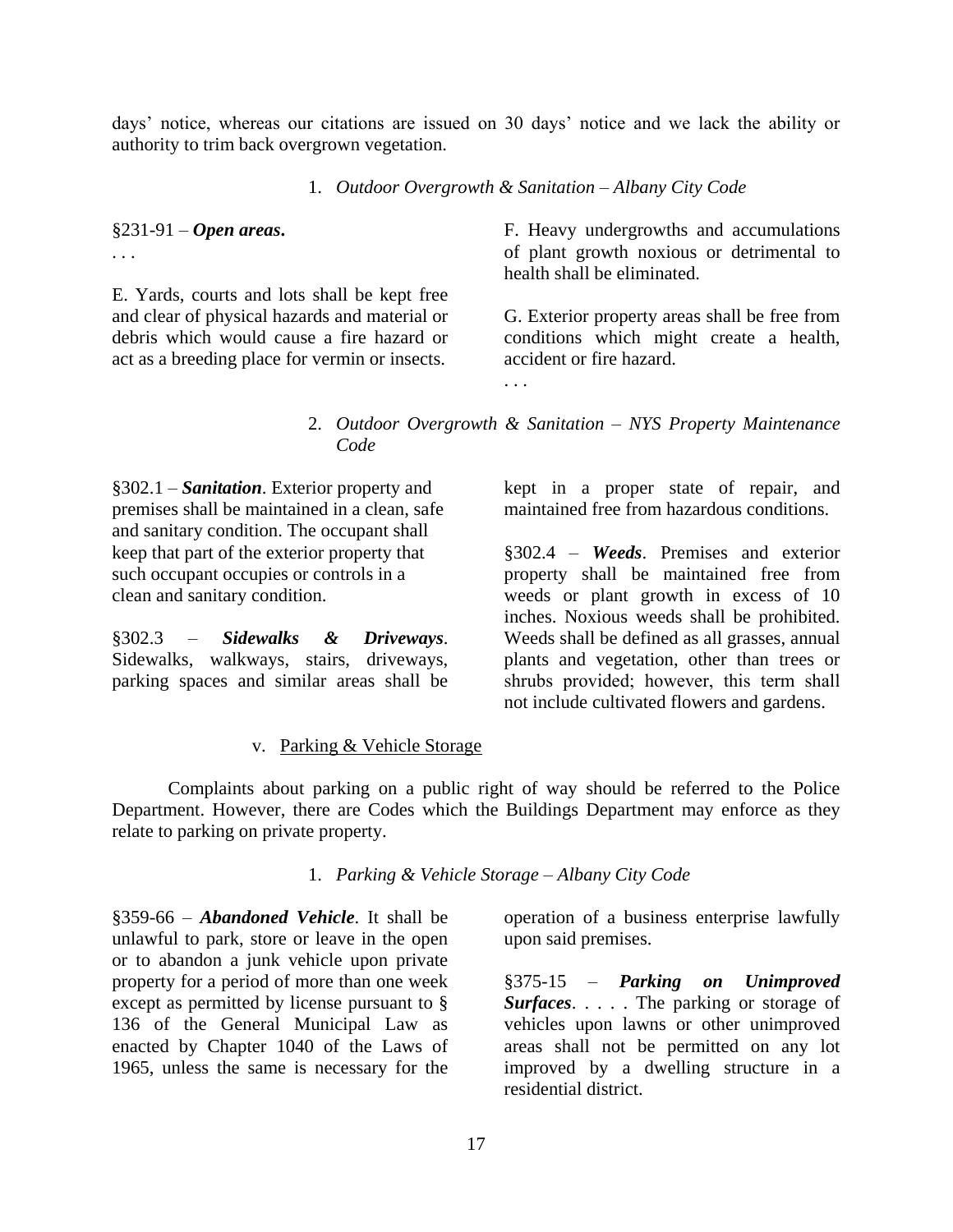§375-182 – *Parking Commercial Vehicles in Residential Districts.* No more than one commercial vehicle may be kept on any residential lot, and it shall be stored in a garage. Trailers may only be stored in a rear yard or garage.

#### 2. *Parking & Vehicle Storage - NYS Property Maintenance Code*

§302.8 – *Motor Vehicles.* Except as provided for in other regulations, no inoperative or unlicensed motor vehicle shall be parked, kept or stored on any premises, and no vehicle shall at any time be

in a state of major disassembly, disrepair, or in the process of being stripped or dismantled. Painting of vehicles is prohibited unless conducted inside an approved spray booth.

#### vi. Barbecues & Fire Pits

<span id="page-20-0"></span>It is critical when you have an open fire or barbecue near a building that you consider your surroundings. Wind, for example, can kick up embers from even small fires or barbecues, and drop them in places where a fire may spread. When operating a barbecue or other open fire, you should always have someone attending the fire, you should always have some means at hand to put out a fire, and you should always look for and remove nearby combustible materials.

To report an illegal fire you should contact the Albany Fire Department by dialing 911.

1. *Barbecues & Fire Pits – Albany City Code* 

§197-5 – *Fires in Yards & Buildings*. No person shall kindle, make or keep a fire in any yard or building in the City unless in a wire, steel, concrete, brick or other fireproof enclosure or receptacle. . . . Any fire kindled or built outside of any building shall be at least 25 feet from any wood structure,

and in no event shall such fire be built within 10 feet of any type of structure. . . . . In no event shall this article be construed to permit the burning of garbage or any material which would produce noxious odors.

#### <span id="page-20-1"></span>c. **Interior**

#### i. Building Structure

#### 1. *Building Structure – NYS Property Maintenance Code*

<span id="page-20-2"></span>§305.1 – *Interior Structure (General)*. The interior of a structure and equipment therein shall be maintained in good repair, structurally sound and in a sanitary condition. Occupants shall keep that part of the structure that they occupy or control in a clean and sanitary condition. Every owner of

a structure containing a rooming house, housekeeping units, a hotel, a dormitory, two or more dwelling unit s or two or more nonresidential occupancies, shall maintain, in a clean and sanitary condition, the shared or public areas of the structure and exterior property.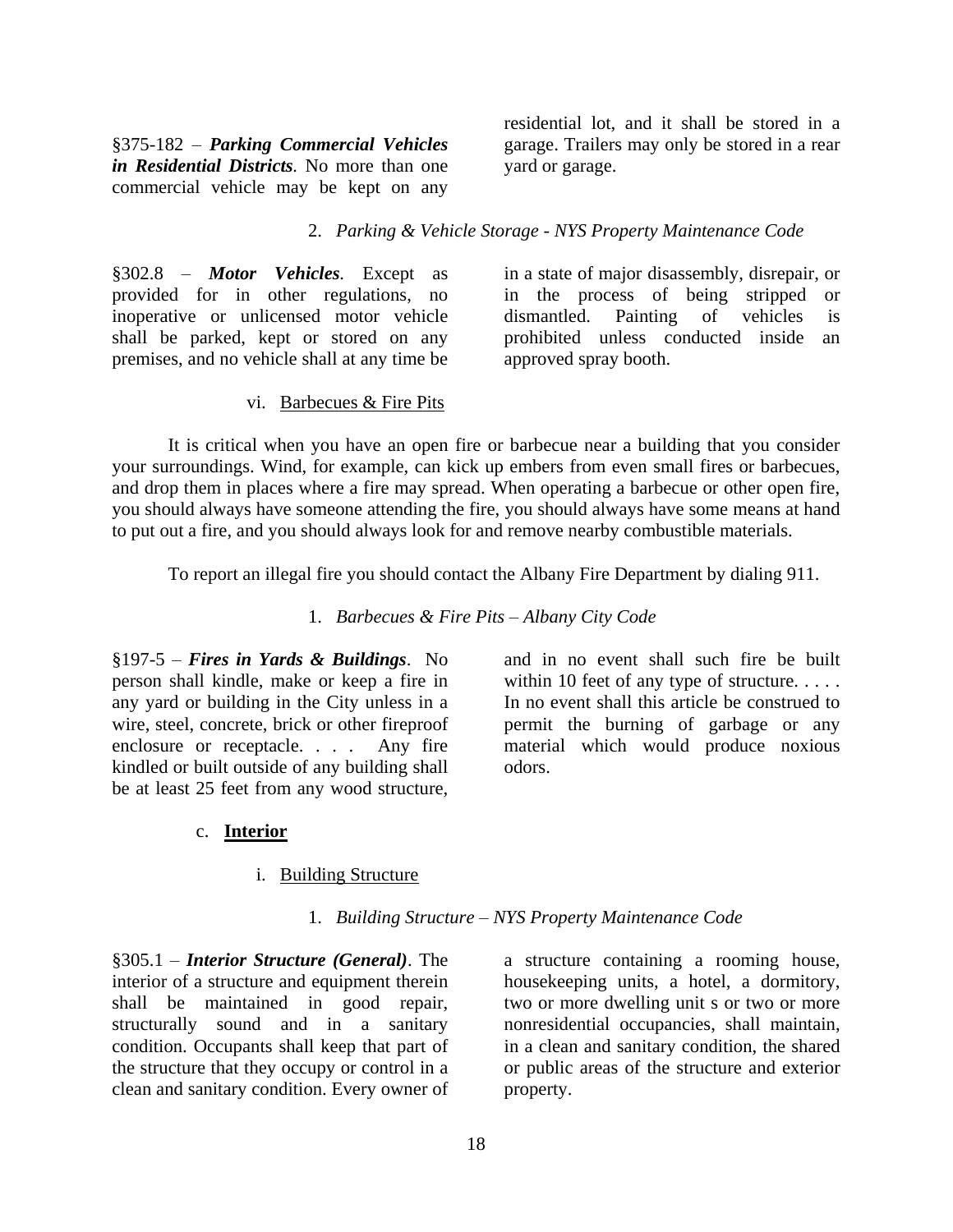§305.2 – *Structural Members*. All structural members shall be maintained structurally sound, and be capable of supporting the imposed loads.

§305.3 – *Interior Surfaces*. Interior surfaces, including windows and doors, shall be maintained in good, clean and sanitary condition. Peeling, chipping, flaking or abraded paint shall be repaired, removed or covered. Cracked or loose plaster, decayed wood and other defective surface conditions shall be corrected.

<span id="page-21-0"></span>§305.4 – *Stairs & Walking Surfaces*. Every stair, ramp, landing, balcony, porch, deck or other walking surface shall be maintained in sound condition and good repair.

§305.5 – *Handrails & Guards*. Every handrail and guard shall be firmly fastened and capable of supporting normally imposed loads and shall be maintained in good condition.

§305.6 – *Interior Doors*. Every interior door shall fit reasonably well within its frame and shall be capable of being opened and closed by being properly and securely attached to jambs, headers or tracks as intended by the manufacturer of the attachment hardware.

# ii. Cleanliness & Sanitation

1. *Cleanliness & Sanitation – NYS Property Maintenance Code* 

§308.1 – *Accumulation of Rubbish & Garbage*. Exterior property and premises, and the interior of every structure, shall be free from any accumulation of rubbish or garbage.

§308.2 – *Disposal of Rubbish*. Every occupant of a structure shall dispose of all rubbish in a clean and sanitary manner by placing such rubbish in approved containers.

§308.2.1 – *Rubbish Storage Facilities*. The owner of every occupied premises shall supply approved covered containers for rubbish, and the owner of the premises shall be responsible for the removal of rubbish.

§308.3 – *Disposal of Garbage*. Every occupant of a structure shall dispose of garbage in a clean and sanitary manner by placing such garbage in an approved garbage disposal facility or approved garbage containers.

§404.7 – *Food Preparation*. All spaces to be occupied for food preparation purposes shall contain suitable space and equipment to store, prepare and serve foods in a sanitary manner. There shall be adequate facilities and services for the sanitary disposal of food wastes and refuse, including facilities for temporary storage.

# iii. Infestation (including bed bugs)

<span id="page-21-1"></span>Infestation can be a very difficult code violation to remedy and is often a source of tension between landlords and tenants. The Buildings Department's policy with respect to infestation is to cite the owner of the building in the event we find an infestation and cite the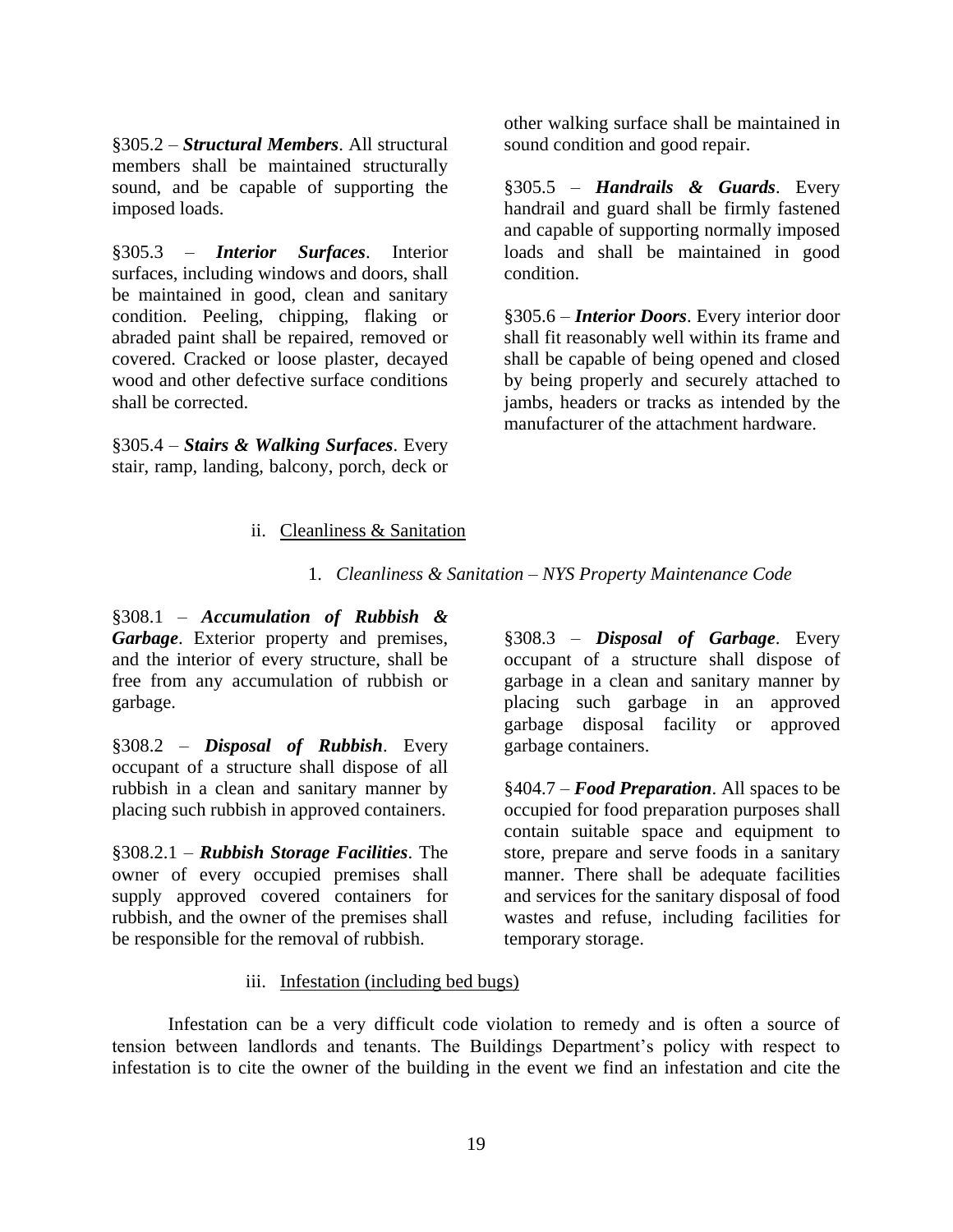tenant where the tenant is at fault for the infestation. Regardless, we cannot issue an ROP for a residential unit we have found to be infested.

Whether a tenant is responsible for infestation depends on several factors including the cleanliness of the areas under the tenant's control, how long the tenant has occupied their apartment, and whether it is a single or multi-family residence.

We will always cite the owner because it is ultimately the owner who has the authority to remedy an infestation properly by, among other things, gaining access to other units. It is also often the case that the infestation was caused by a tenant in the building who is not the complaining tenant and in such cases the landlord is the only one who can finally remedy the situation.

The most common type of infestations reported to the Buildings Department are bed bug infestations. *There are no special rules regarding bed bugs that require a uniquely strenuous extermination procedure or which require extermination on an expedited basis*. We understand, however, the nature of bed bug infestations and apply appropriate scrutiny to claims that the infestation has been eliminated.

1. *Infestation – Albany City Code*

#### §231-91 – **Open areas.**

. . .

E. Yards, courts and lots shall be kept free and clear of physical hazards and material or debris which would cause a fire hazard or act as a breeding place for vermin or insects. …

#### §231-93 – *Infestation and screening*.

A. Grounds, buildings and structures shall be maintained free of insects, vermin and rodent harborage and infestation. Methods used for exterminating insects, vermin and rodents shall meet the generally accepted practices of the industry and shall be in accordance with the manufacturer's specifications.

B. Where the potential for rodent infestation exists, windows and other openings in basements and cellars shall be appropriately rat proofed with wire or other suitable materials.

C. From May 1 to November 1, entrance to residential buildings shall be provided with self-closing-type devices, or screens and windows or other openings used for ventilation shall be appropriately screened. Screens shall not be required in rooms located sufficiently high in the upper stories of multiple dwellings as to be free of mosquitoes, flies and other flying insects.

D. The exterior of every structure used for human habitation shall be so maintained as to be vermin- and rodent-free. Where rodent or vermin problems exist, all exterior windows, doors and other openings two feet above ground level and below shall be screened or protected with acceptable wire mesh or other approved materials. Defects, cracks or holes shall be tightly sealed to prevent the entrance of vermin and rodents.

E. When a pest, bedbug or other insect or rodent infestation, as defined in Section 308 of the New York State Property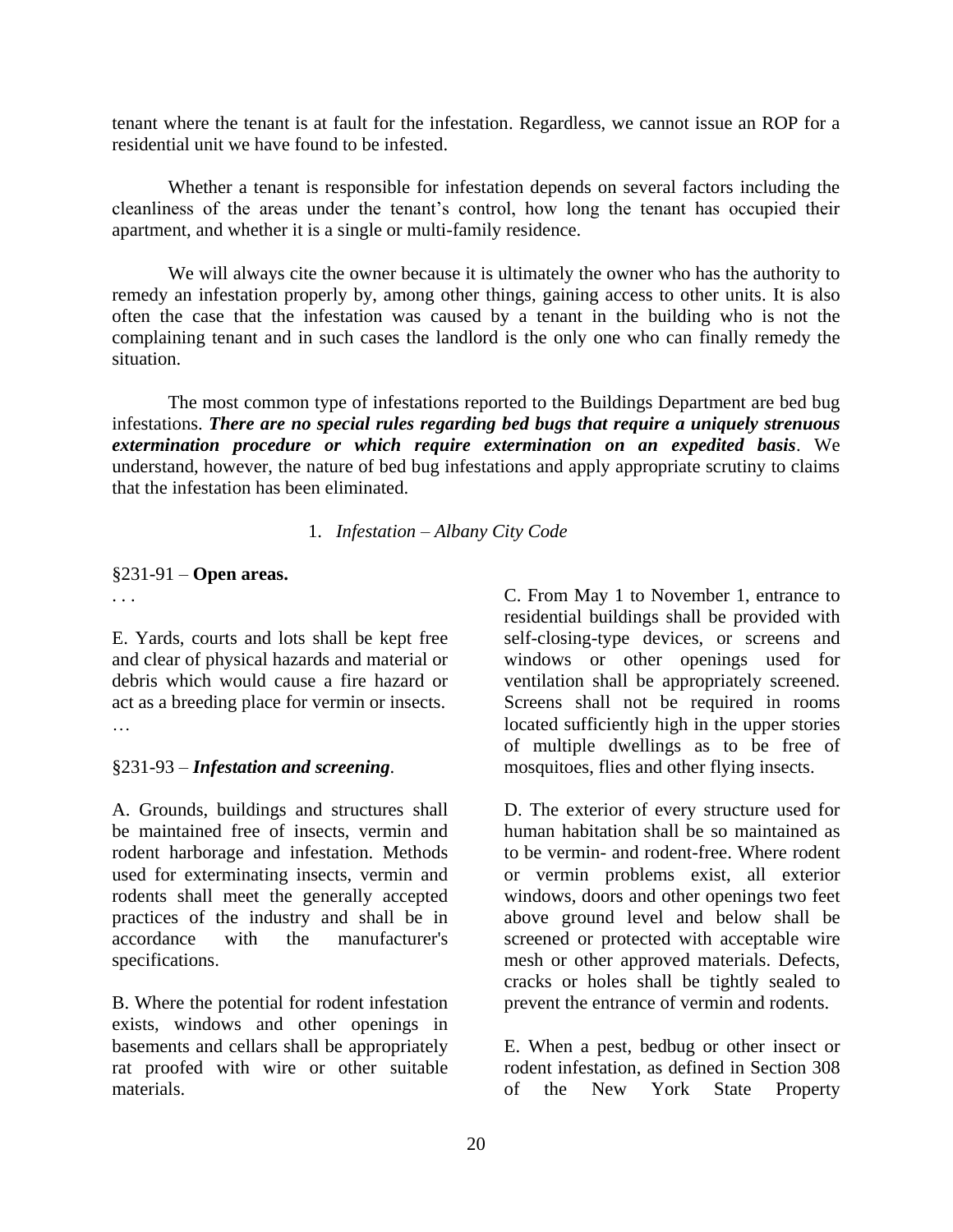Maintenance Code, has been identified by the Department of Buildings and Regulatory Compliance after a routine inspection by the Department, or inspection after the Department receives a complaint of an infestation, the Department shall contact the premises owner and require the owner to provide proof of extermination/pest control services. When determined by a professional exterminator, the dwelling unit(s) in direct proximity to the affected unit and common areas shall also be treated if evidence of infestation in these areas is found. The occupant of a one-family rental dwelling shall be responsible for the costs associated with any extermination on the premises. No tenant shall willfully refuse to comply with reasonable written instructions from a

landlord, pest control operator or the Department of Buildings and Regulatory Compliance to prepare the dwelling unit for remediation of an infestation of pests, insects or rodents, including bed bugs, provided that such instructions are given to an adult member of the tenant household such that the tenant household has a reasonable opportunity to comply, and in all cases at least 48 hours prior to remediation. Property owners of rental properties, or their agents, or the professional pest control service company hired by the property owner shall provide a copy of a report for the services rendered electronically to the Department of Buildings and Regulatory Compliance.

#### 2. *Infestation – NYS Property Maintenance Code*

§302.5 – *Rodent Harborage*. Structures and exterior property shall be kept free from rodent harborage and infestation. Where rodents are found, they shall be promptly exterminated by approved processes that will not be injurious to human health. After pest elimination, proper precautions shall be taken to eliminate rodent harborage and prevent reinfestation.

§309.1 – *Infestation*. Structures shall be kept free from insect and rodent infestation. Structures in which insects or rodents are found shall be promptly exterminated by approved processes that will not be injurious to human health. After pest elimination, proper precautions shall be taken to prevent reinfestation.

#### iv. Lighting

<span id="page-23-0"></span>Few appreciate how important sufficient lighting is to the safety of a structure and how critical it can be to occupants in escaping a fire. While a malfunctioning light may seem like a minor annoyance, it can be the difference between escaping or not escaping a building in the event of an emergency.

#### 1. *Light – NYS Property Maintenance Code*

§402.1 – *Habitable Space (Light)*. Every habitable space shall have not less than one window of approved size facing directly to the outdoors or to a court. The minimum total glazed area for every habitable space shall be 8 percent of the floor area of such

room. Wherever walls or other portions of a structure face a window of any room and such obstructions are located less than 3 feet (914 mm) from the window and extend to a level above that of the ceiling of the room, such window shall not be deemed to face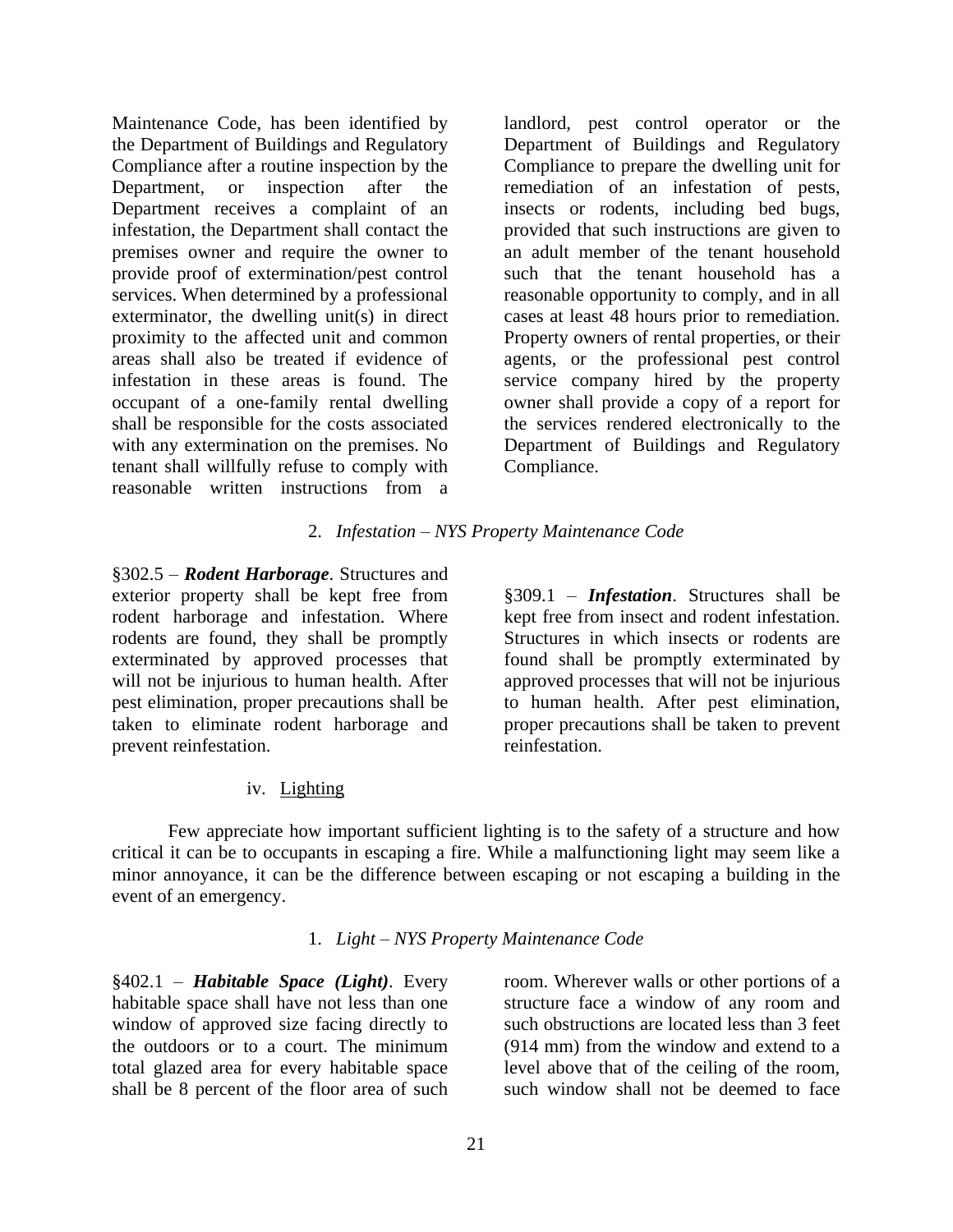directly to the outdoors nor to a court and shall not be included as contributing to the required minimum total window area for the room.

§402.2 – *Lighting in Common Halls & Stairways.* Every common hall and stairway in residential occupancies, other than in one and two-family dwellings, shall be lighted at all times with not less than a 60-watt standard incandescent light bulb for each 200 square feet (19 m2) of floor area or equivalent illumination, provided that the spacing between lights shall not be greater than 30 feet (9144 mm). In other than residential occupancies, means of egress, including exterior means of egress, stairways shall be illuminated at all times the building space served by the means of

egress is occupied with not less than 1 footcandle (11 lux) at floors, landings and treads.

§402.3 – *Other Spaces (Lighting)*. All other spaces shall be provided with natural or artificial light sufficient to permit the maintenance of sanitary conditions, and the safe occupancy of the space and utilization of the appliances, equipment and fixtures.

§605.3 – *Luminaries*. Every public hall, interior stairway, toilet room, kitchen, bathroom, laundry room, boiler room and furnace room shall contain not less than one electric luminaire. Pool and spa luminaires over 15 V shall have ground fault circuit interrupter protection.

# v. Ventilation

<span id="page-24-0"></span>Being able to provide fresh, circulating air is a key component in making buildings sanitary and habitable. Except for apartments in high-rise apartment buildings, windows must be openable.

# 1. *Ventilation – NYS Property Maintenance Code*

§403.1 – *Habitable Spaces (Ventilation)*. Every habitable space shall have not less than one openable window. The total openable area of the window in every room shall be equal to not less than 45 percent of the minimum glazed area required in Section 402.1. Exception: Where rooms and spaces without openings to the outdoors are ventilated through an adjoining room, the unobstructed opening to the adjoining room shall be not less than 8 percent of the floor area of the interior room or space, but not less than 25 square feet (2.33 m2). The ventilation openings to the outdoors shall be based on a total floor area being ventilated.

§403.2 – *Bathrooms & Toilet Rooms (Ventilation)*. Every bathroom and toilet room shall comply with the ventilation requirements for habitable spaces as required by Section 403.1, except that a window shall not be required in such spaces equipped with a mechanical ventilation system. Air exhausted by a mechanical ventilation system from a bathroom or toilet room shall discharge to the outdoors and shall not be recirculated.

§403.3 – *Cooking Facilities*. Unless approved through the certificate of occupancy, cooking shall not be permitted in any rooming unit or dormitory unit, and a cooking facility or appliance shall not be permitted to be present in the rooming unit or dormitory unit. Exceptions: 1. Where specifically approved in writing by the code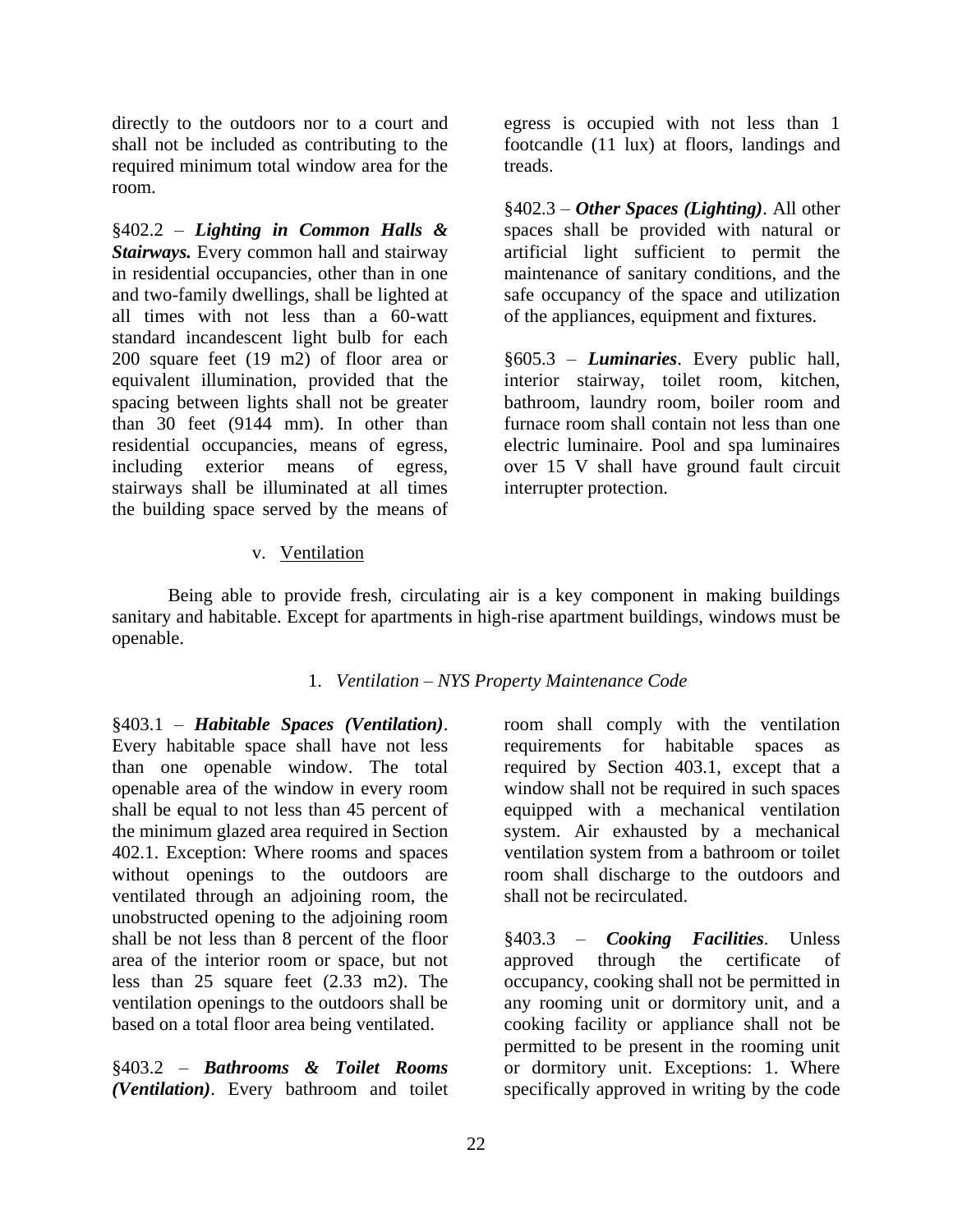official. 2. Devices such as coffee pots and microwave shall not be considered cooking appliances.

§403.4 – *Process Ventilation*. Where injurious, toxic, irritating or noxious fumes, gases, dusts or mists are generated, a local exhaust ventilation system shall be provided to remove the contaminating agent at the source. Air shall be exhausted to the exterior and not be recirculated to any space.

§403.5 – *Clothes Dryer Exhaust*. Clothes dryer exhaust systems shall be independent of all other systems and shall be exhausted outside the structure in accordance with the manufacturer's instructions. Exception: Listed and labeled condensing (ductless) clothes dryers.

# vi. Security

<span id="page-25-0"></span>Building security is another objective that both the Albany City Code and NYS Uniform Code attempt to achieve. The relevant code citations are featured below.

# 1. *Security – Albany City Code*

 $§133-60(A) - Door$  *Locks*. (2) Building entrances. For the purpose of this section, where a building entrance consists of two doors or sets of doors, the requirements shall be applicable to the door or doors closest to the interior of the building. (a) In buildings of one and two units, all common entrances, including main, rear and service, shall have doors which are capable of self-locking, equipped with a latch with at least a onehalf-inch throw and equipped with a deadbolt as provided for in § 133-60A. In buildings of three or more units, common entrance doors shall be equipped with a dead-latch with at least one-half-inch throw. Such latch shall remain fully operational from the interior in accordance with the Uniform Code and shall be capable of selflocking. Buildings with three units, in which two units share common entrance doors and the third unit maintains separate entrance doors, shall be subject to the requirements of one- and two-unit buildings. (3) Doubleleaf doors. Main entrance doors which consist of two separate, operable doors may have the active door secured with the type of lock required in Subsection A(2) of this section, provided that the inactive leaf is

equipped with flush bolts top and bottom with a minimum throw of five-eighths  $(5/8)$ inch, entering into a metal strike plate. In no case may any leaf of a double-leaf door be rendered inactive if the full doorway capacity is required as an exit under the Uniform Code.

§133-60(B)(2) – *Optical Viewers*. All door(s) to individual dwelling units shall be equipped with an optical viewer with a onehundred-eighty-degree field of vision unless there is glass immediately adjacent to or within the door that provides an adequate view of the doorway. In addition, such doors shall not be hollow core.

(a) Doors shall be hinged so that the hinges are not accessible from the exterior or equipped with a security door pin or hinge pin.

§133-60(C) – *Windows*. Every window at first-floor or basement levels or openings onto a fire escape or which is accessible from another building or the ground shall be equipped with a secure, operating locking device. In addition, all double-hung windows shall be equipped with window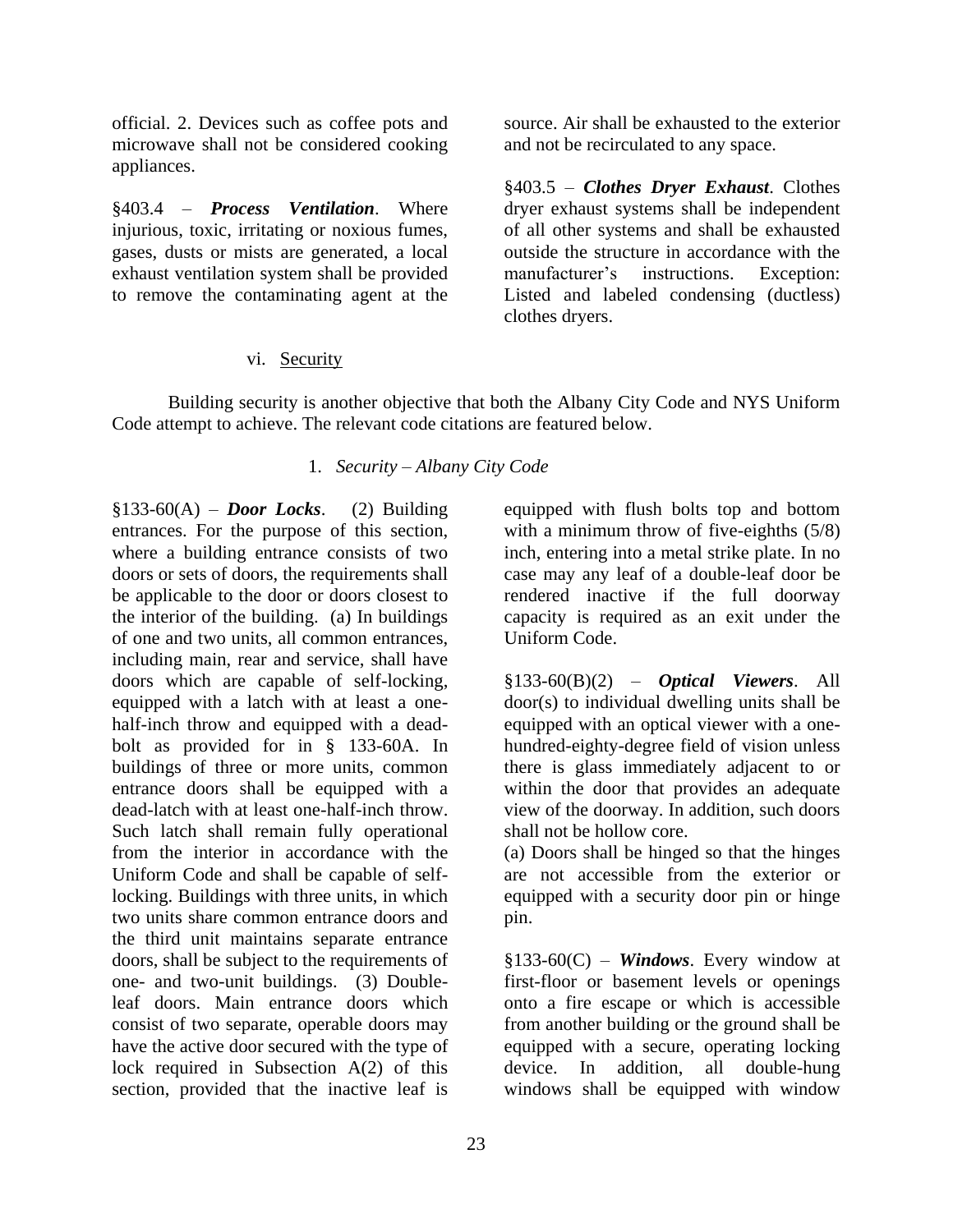pins, clips or similar safety devices which, when in use, prevent the window from locking open more than four inches.

§133-60(D) – *Lighting*. Main entrance doors and any other door which constitutes an entrance into a dwelling unit shall be fitted with an exterior operating light fixture, accessible to operation by the tenant, with no less than one forty-watt bulb or the equivalent, such fixture to be located no farther than four feet from said entrance

which provides safe, adequate lighting to the entrance area. Timed light-sensitive or motion-sensitive systems may be substituted, provided that they function during hours of darkness.

§133-60(F) – *Doorbells*. Each dwelling unit shall be equipped with a signaling device such as a doorbell, intercom or phone system to notify occupants of the unit of visitors.

# 2. *Security – NYS Property Maintenance Code*

§304.14 – *Insect Screens*. During the period from May 15 to September 15, every door, window and other outside opening required for ventilation of habitable rooms, food preparation areas, food service areas or any areas where products to be included or utilized in food for human consumption are processed, manufactured, packaged or stored shall be supplied with approved tightly fitting screens of minimum 16 mesh per inch (16 mesh per 25 mm), and every screen door used for insect control shall have a selfclosing device in good working condition. Exception: Screens shall not be required where other approved means, such as air curtains or insect repellent fans, are employed.

§304.15 – *Doors*. Exterior doors, door assemblies, operator systems if provided, and hardware shall be maintained in good condition. Locks at all entrances to dwelling units and sleeping units shall tightly secure the door. Locks on means of egress doors shall be in accordance with Section 702.3.

§304.17 – *Guards for Basement Windows.* Every basement window that is openable shall be supplied with rodent shields, storm windows or other approved protection against the entry of rodents.

§304.18 – *Building Security*. Doors, windows or hatchways for dwelling units, room units or housekeeping units shall be provided with devices designed to provide security for the occupant s and property within.

§304.18.1 – *Building Security (Doors)*. Doors providing access to a dwelling unit, rooming unit or housekeeping unit that is rented, leased or let shall be equipped with a deadbolt lock designed to be readily openable from the side from which egress is to be made without the need for keys, special knowledge or effort and shall have a minimum lock throw of 1 inch (25 mm). Such deadbolt locks shall be installed according to the manufacturer's specifications and maintained in good working order. For the purpose of this section, a sliding bolt shall not be considered an acceptable deadbolt lock.

§304.18.2 – *Windows*. Operable windows located in whole or in part within 6 feet (1828 mm) above ground level or a walking surface below that provide access to a dwelling unit, rooming unit or housekeeping unit that is rented, leased or let shall be equipped with a window sash locking device.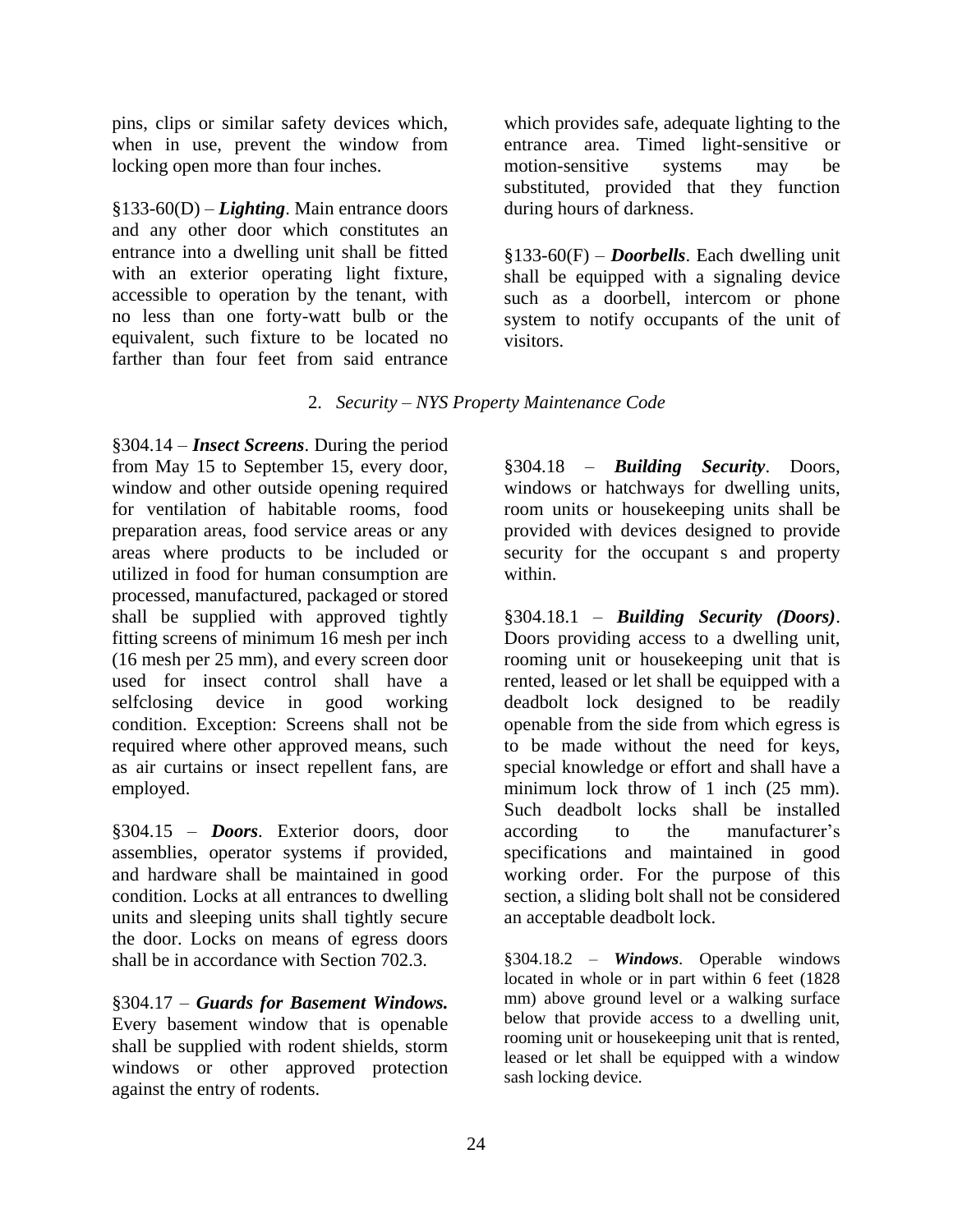§304.18.3 – *Basement Hatchways*. Basement hatchways that provide access to a dwelling unit, rooming unit or housekeeping unit that is rented, leased or let shall be equipped with devices that secure the units from unauthorized entry.

§304.19 – *Gates*. Exterior gates, gate assemblies, operator systems if provided, and hardware shall be maintained in good condition. Latches at all entrances shall tightly secure the gates.

#### vii. Water (including hot water)

<span id="page-27-0"></span>The provisions of the NYS Property Maintenance Code which apply to water require that residential dwellings be provided with clean drinking water and hot water.

1. *Water – NYS Property Maintenance Code*

§505.1 – *General (Water Systems)*. Every sink, lavatory, bathtub or shower, drinking fountain, water closet or other plumbing fixture shall be properly connected to either a public water system or to an approved private water system. Kitchen sinks, lavatories, laundry facilities, bathtubs and showers shall be supplied with hot or tempered and cold running water in accordance with the International Plumbing Code. Exceptions: Owner-occupied onefamily dwellings subject to the approval of the code enforcement official.

§505.2 – *Contaminations*. The water supply shall be maintained free from contamination, and all water inlets for plumbing fixtures shall be located above the flood-level rim of the fixture. Shampoo basin faucets, janitor sink faucets and other hose bibs or faucets to which hoses are attached and left in place, shall be protected by an approved atmospheric-type vacuum breaker or an approved permanently attached hose connection vacuum breaker.

§505.3 – *Supply*. The water supply system shall be installed and maintained to provide a supply of water to plumbing fixtures, devices and appurtenances in sufficient volume and at pressures adequate to enable the fixtures to function properly, safely, and free from defects and leaks.

§505.4 – *Water heating facilities.* Water heating facilities shall be properly installed, maintained and capable of providing an adequate amount of water to be drawn at every required sink, lavatory, bathtub, shower and laundry facility at a minimum temperature of  $110^{\circ}$ F (43<sup>o</sup>C). A gas-burning water heater shall not be located in any bathroom, toilet room, bedroom or other occupied room normally kept closed, unless adequate combustion air is provided. An approved combination temperature and pressure-relief valve and relief valve discharge pipe shall be properly installed and maintained on water heaters.

#### viii. Plumbing

#### 1. *Plumbing – NYS Property Maintenance Code*

<span id="page-27-1"></span>§502.1 – *Dwelling Units (Plumbing Fixtures).* Every dwelling unit shall contain its own bathtub or shower, lavatory, water

closet and kitchen sink that shall be maintained in a sanitary, safe working condition. The lavatory shall be placed in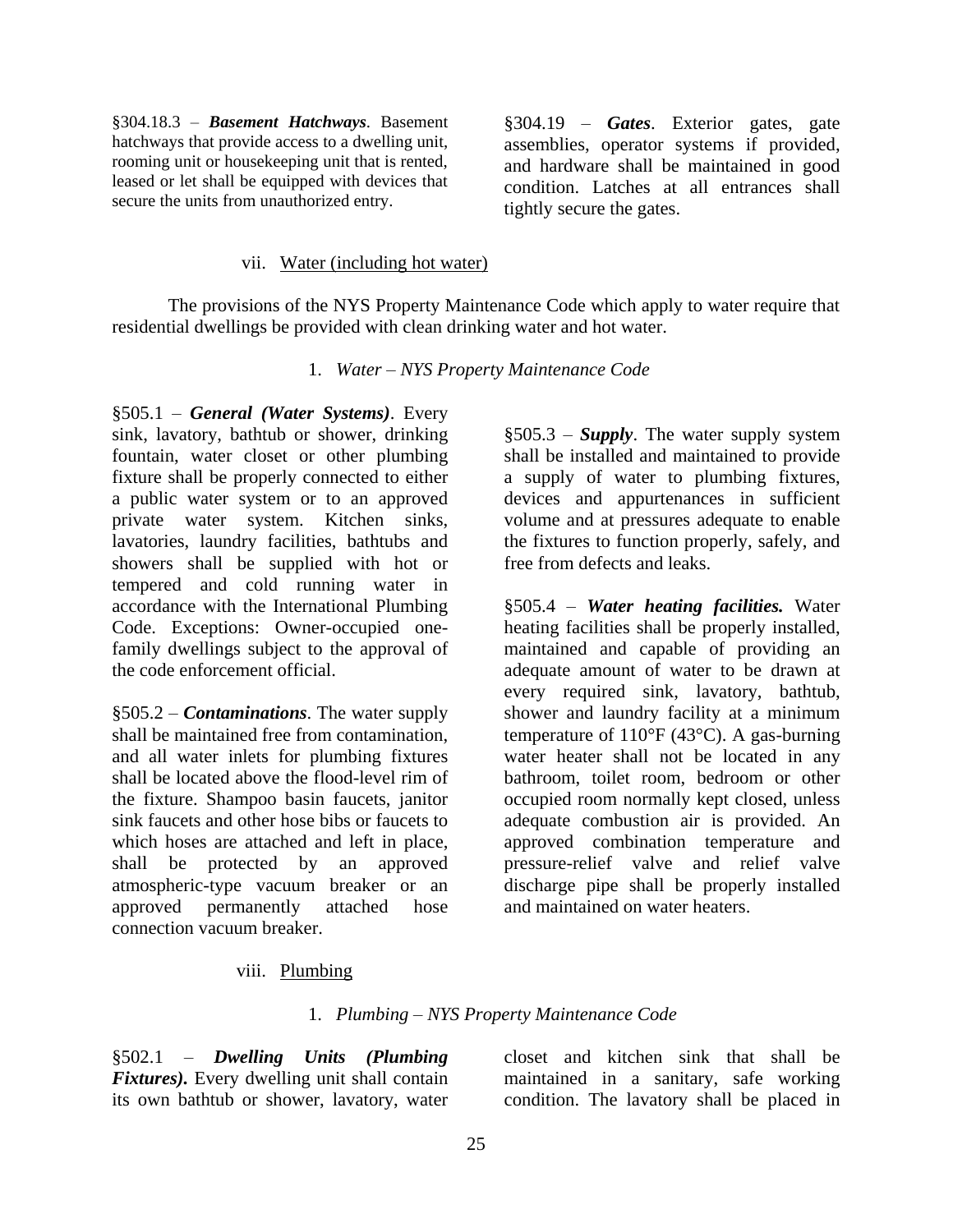the same room as the water closet or located in close proximity to the door leading directly into the room in which such water closet is located. A kitchen sink shall not be used as a substitute for the required lavatory. Exceptions: Owner-occupied one-family dwellings subject to the approval of the code enforcement official.

§504.1 – *General (Plumbing Fixtures)*. Plumbing fixtures shall be properly installed and maintained in working order, and shall be kept free from obstructions, leaks and defects and be capable of performing the function for which such plumbing fixtures are designed. Plumbing fixtures shall be maintained in a safe, sanitary and functional condition.

<span id="page-28-0"></span>§504.2 – *Plumbing Fixture Clearances*. Plumbing fixtures shall have adequate clearances for usage and cleaning.

§504.3 – *Plumbing System Hazards*. Where it is found that a plumbing system in a structure constitutes a hazard to the occupants or the structure by reason of inadequate service, inadequate venting, cross connection, backsiphonage, improper installation, deterioration or damage or for similar reasons, the code official shall require the defects to be corrected to eliminate the hazard.

§506.1 – *General (Sewage)*. Plumbing fixtures shall be properly connected to either a public sewer system or to an approved private sewage disposal system.

§506.2 – *Maintenance (Sewage)*. Every plumbing stack, vent, waste and sewer line shall function properly and be kept free from obstructions, leaks and defects.

# ix. Bathrooms

1. *Bathrooms – NYS Property Maintenance Code*

§502.1 – *Dwelling Units (Plumbing Fixtures)*. Every dwelling unit shall contain its own bathtub or shower, lavatory, water closet and kitchen sink that shall be maintained in a sanitary, safe working condition. The lavatory shall be placed in the same room as the water closet or located in close proximity to the door leading directly into the room in which such water closet is located. A kitchen sink shall not be used as a substitute for the required lavatory. Exceptions: Owner-occupied one-family dwellings subject to the approval of the code enforcement official.

§502.2 – *Rooming Houses (Plumbing Fixtures).* At least one water closet, lavatory and bathtub or shower shall be supplied for each four rooming units.

§503.1 – *Privacy (Toilet Rooms)*. Toilet rooms and bathrooms shall provide privacy and shall not constitute the only passageway to a hall or other space, or to the exterior. A door and interior locking device shall be provided for all common or shared bathrooms and toilet rooms in a multiple dwelling.

<span id="page-28-1"></span>x. Electrical

1. *Electrical – NYS Property Maintenance Code*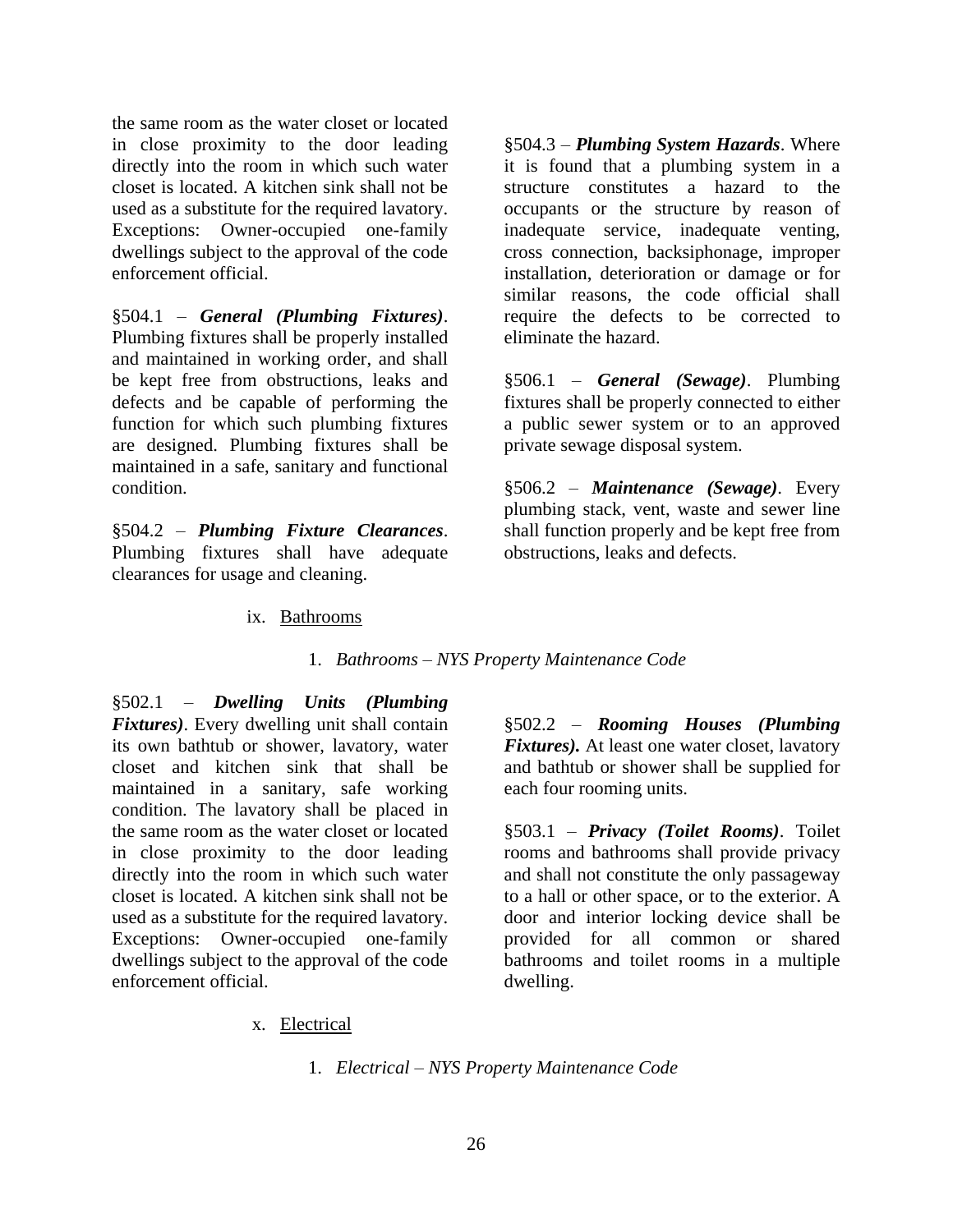§604.1 – *Electrical Facilities Required*. Every occupied building shall be provided with an electrical system in compliance with the requirements of this section and Section 605.

§604.2 – *Electric Service*. The size and usage of appliances and equipment shall serve as a basis for determining the need for additional facilities in accordance with NFPA 70. Dwelling units shall be served by a three-wire, 120/240 volt, single-phase electrical service having a minimum rating of 60 amperes.

§604.3 – *Electrical System Hazards*. Where it is found that the electrical system in a structure constitutes a hazard to the occupants or the structure by reason of inadequate service, improper fusing, insufficient receptacle and lighting outlets, improper wiring or installation, deterioration or damage, or for similar reasons, the code official shall require the defects to be corrected to eliminate the hazard.

§605.1 – *Installation.* Electrical equipment, wiring and appliances shall be properly installed and maintained in a safe and approved manner.

§605.2 – *Receptacles*. Every habitable space in a dwelling shall contain not less than two separate and remote receptacle outlets. Every laundry area shall contain not less than one grounding-type receptacle or a receptacle with a ground fault circuit interrupter. Every bathroom shall contain not less than one receptacle. Any new bathroom receptacle outlet shall have ground fault circuit interrupter protection. All receptacle outlets shall have the appropriate faceplate cover for the location.

§605.3 – *Luminaries*. Every public hall, interior stairway, toilet room, kitchen, bathroom, laundry room, boiler room and furnace room shall contain not less than one electric luminaire. Pool and spa luminaires over 15 V shall have ground fault circuit interrupter protection.

§605.4 – *Wiring*. Flexible cords shall not be used for permanent wiring, or for running through doors, windows, or cabinets, or concealed within walls, floors, or ceilings.

# xi. Residential Animal Regulations

<span id="page-29-0"></span>There is no residential animal limit in the NYS Uniform Code. The following provisions are from the City of Albany Code.

# §115-31 – *Keeping of farm animals or fowl prohibited.*

No person shall keep, harbor, or shelter any farm animal or fowl within the City of Albany. For purposes of this article, farm animal or fowl shall include cows, cattle, horses, ponies, donkeys, mules, pigs, goats, sheep, chickens, ducks, geese, or other animals or fowl usually known as "farm animals or fowl," but not solely limited to

the aforementioned and not including common household pets.

# §231-95 – *Animals*.

A. Animals shall not be kept on any premises in such a manner as to constitute a nuisance.

B. In addition, animals on any premises shall be maintained in accordance with all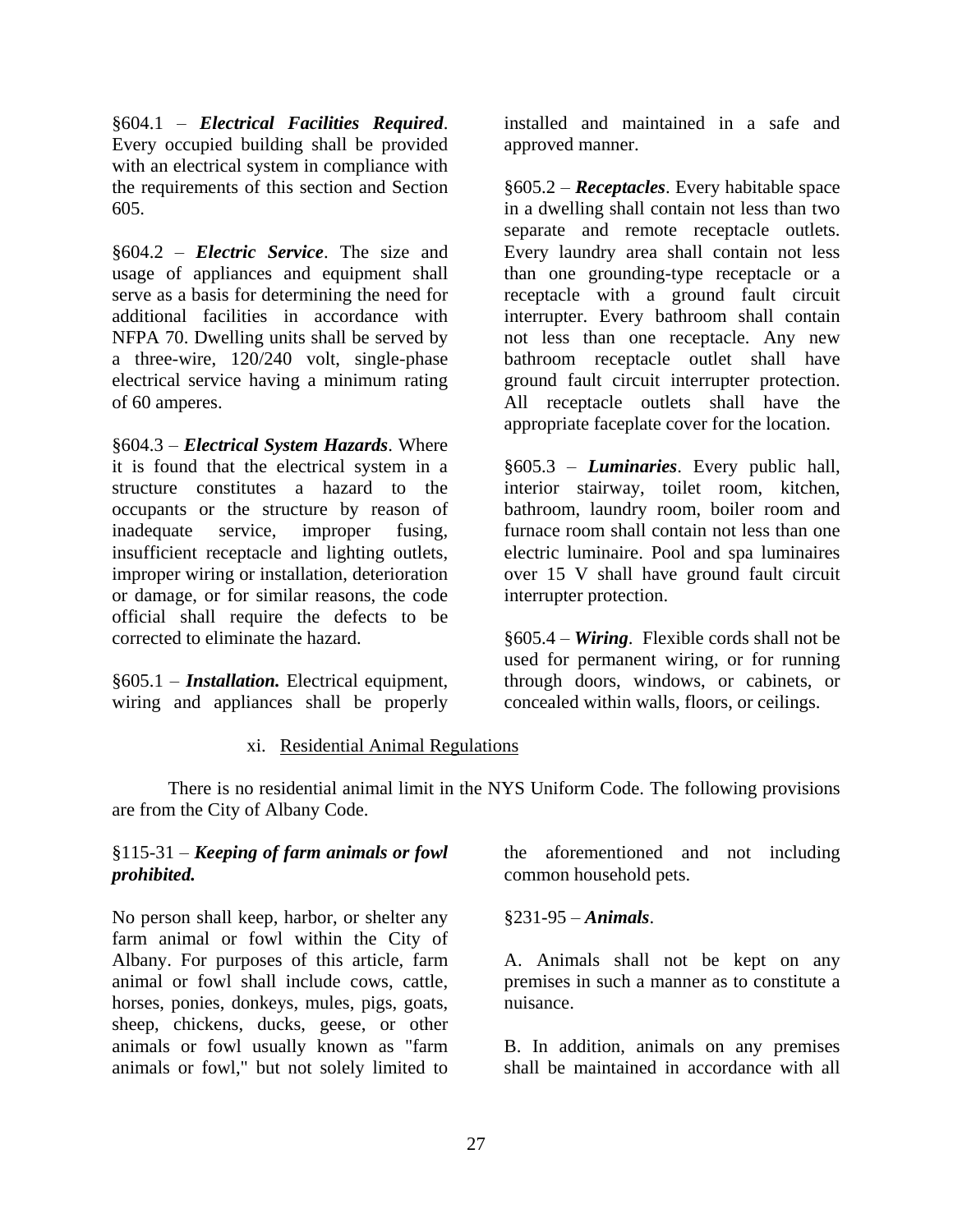applicable state and local statutes ordinances and regulations.

B. No more than five dogs and/or cats shall be kept in a residential zoning district without a special use permit from the Board of Zoning Appeals.

§ 375-103 – *Residential Animal Limits*.

#### d. **Fire Safety**

<span id="page-30-0"></span>One of the major purposes of the NYS Uniform Code is to implement common sense and inexpensive safeguards to prevent loss of life and a generally minimize the damage caused by fires and hazardous materials.

Below we have organized the fire safety-related codes into rules regarding smoke detectors, carbon monoxide detectors, fire extinguishers, sprinklers, and means of egress.

<span id="page-30-1"></span>Throughout the rest of this guide we have referred to the NYS Property Maintenance Code, which is one volume of the NYS Uniform Code. Below we'll refer to the NYS Fire Code.

#### i. General

#### 1. *General Fire Safety – NYS Property Maintenance Code*

§704.1 – *General (Fire Protection)*. Systems, devices and equipment to detect a fire, actuate an alarm, or suppress or control a fire or any combination thereof shall be

maintained in an operable condition at all times in accordance with the International Fire Code.

#### ii. Smoke Detectors

<span id="page-30-2"></span>The rules regarding the placement of smoke alarms are complicated. As a rule of thumb, *smoke detectors must be installed in every sleeping room, in the corridor outside sleeping rooms, outside a bathroom, on each habitable floor, and near cooking appliances*. Keep in mind that one smoke alarm may serve multiple location requirements. For example, a smoke alarm in a kitchen would count as the required smoke alarm near cooking appliances and the smoke alarm required on the floor that the kitchen is on.

If a building's smoke alarms are required to be hooked up directly to the building's electrical system and/or to be interconnected such that triggering one alarm triggers all other alarms, that will generally have been done at the time the building was constructed. However, if a building has a directly wired or integrated fire alarm, that must be maintained even if it is not actually required by law.

A lot of the smoke detector and carbon monoxide detector regulations refer to "Groups R-2, R-3, R-4". These refer to different types of residential occupancies. An R-2 occupancy refers to, among other things, apartment houses with three or more units, dorms, hotels, and boarding houses with less than 16 people. An R-3 occupancy refers to one and two unit buildings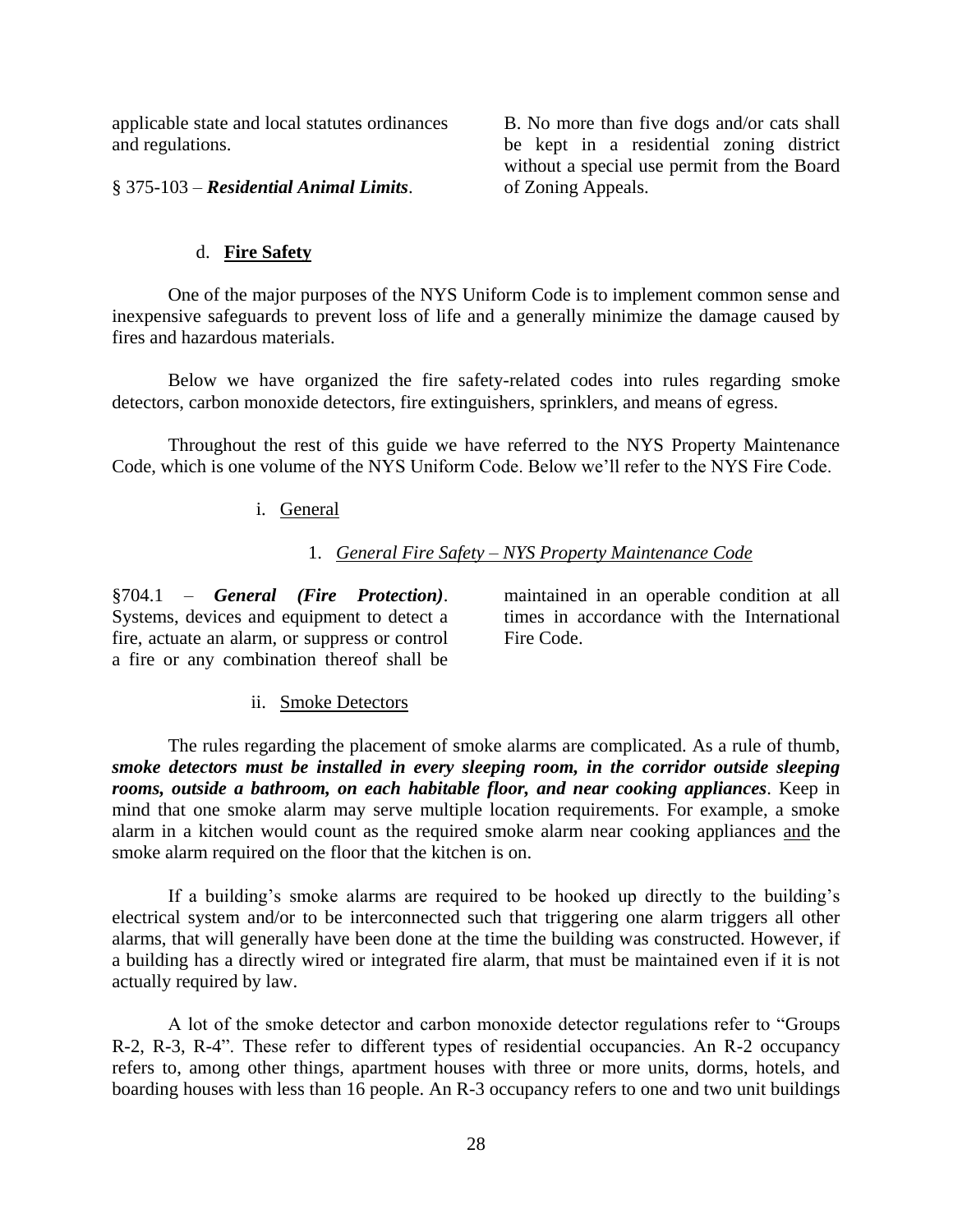and small boarding houses. An R-4 occupancy refers to group homes, assisted living facilities, etc.

1. *Smoke Detectors – NYS Property Maintenance Code*

§704.2 – *Single and Multiple Station Smoke Alarms.* Single- and multiple-station smoke alarms shall be installed in existing Group I-1 and R occupancies in accordance with Sections 704.2.1 through 704.2.3.

# §704.2.1 – *Where Required (Smoke Alarms)* . . . .

§704.2.1.2 Groups R-2, R-3, R-4 and I-1. Single or multiple-station smoke alarms shall be installed and maintained in Groups R-2, R-3, R-4 and I-1 regardless of occupant load at all of the following locations: 1. On the ceiling or wall outside of each separate sleeping area in the immediate vicinity of bedrooms. 2. In each room used for sleeping purposes. 3. In each story within a dwelling unit, including basements but not including crawl spaces and uninhabitable attics. In dwellings or dwelling units with split levels and without an intervening door between the adjacent levels, a smoke alarm installed on the upper level shall suffice for the adjacent lower level provided that the lower level is less than one full story below the upper level.

§704.2.1.3 – *Installation Near Cooking Appliances (Smoke Alarms)*. Smoke alarms shall not be installed in the following locations unless this would prevent placement of a smoke alarm in a location required by Section 704.2.1.1 or 704.2.1.2. 1. Ionization smoke alarms shall not be installed less than 20 feet (6096 m) horizontally from a permanently installed cooking appliance. 2. Ionization smoke alarms with an alarm-silencing switch shall not be installed less than 10 feet (3048 mm) horizontally from a permanently installed

cooking appliance. 3. Photoelectric smoke alarms shall not be installed less than 6 feet (1829 mm) horizontally from a permanently installed cooking appliance.

§704.2.1.4 – *Installation New Bathrooms (Smoke Alarms).* Smoke alarms shall be installed not less than 3 feet (914 mm) horizontally from the door or opening of a bathroom that contains a bathtub or shower unless this would prevent placement of a smoke alarm required by Section 704.2.1.1 or 704.2.1.2.

§704.2.2 – *Interconnection*. Where more than one smoke alarm is required to be installed within an individual dwelling or sleeping unit, the smoke alarms shall be interconnected in such a manner that the activation of one alarm will activate all of the alarms in the individual unit. Physical interconnection of smoke alarms shall not be required where listed wireless alarms are installed and all alarms sound upon activation of one alarm. The alarm shall be clearly audible in all bedrooms over background noise levels with all intervening doors closed. Exceptions: 1. Interconnection is not required in buildings that are not undergoing alterations, repairs or construction of any kind. 2. Smoke alarms in existing areas are not required to be interconnected where alterations or repairs do not result in the removal of interior wall or ceiling finishes exposing the structure, unless there is an attic, crawl space or basement available that could provide access for interconnection without the removal of interior finishes.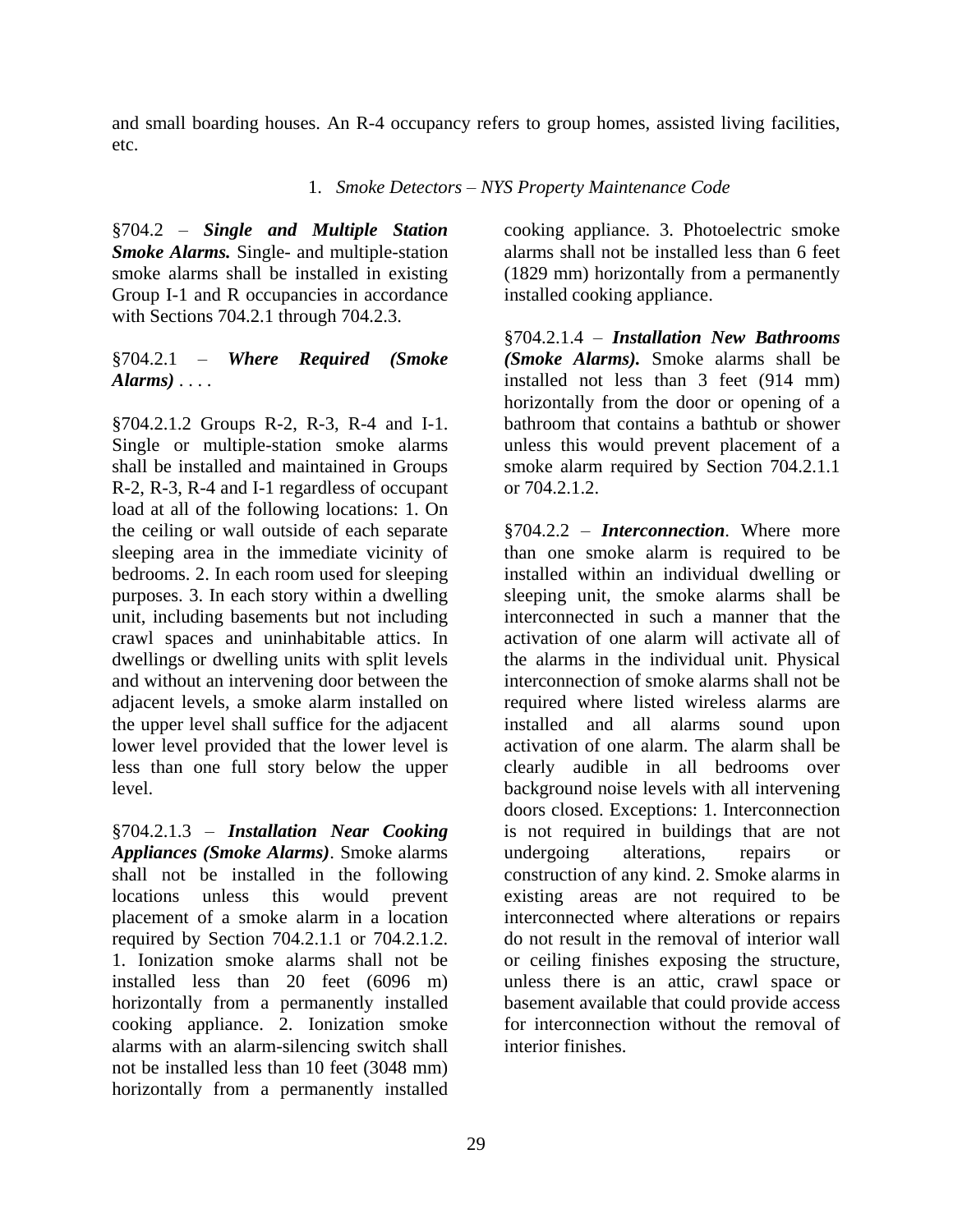§704.2.3 – *Power Source (Fire Alarms).*  Single-station smoke alarms shall receive their primary power from the building wiring provided that such wiring is served from a commercial source and shall be equipped with a battery backup. Smoke alarms with integral strobes that are not equipped with battery backup shall be connected to an emergency electrical system. Smoke alarms shall emit a signal when the batteries are low. Wiring shall be permanent and without a disconnecting switch other than as required for overcurrent protection. Exceptions: 1. Smoke alarms are

permitted to be solely battery operated in existing buildings where no construction is taking place. 2. Smoke alarms are permitted to be solely battery operated in buildings that are not served from a commercial power source. 3. Smoke alarms are permitted to be solely battery operated in existing areas of buildings undergoing alterations or repairs that do not result in the removal of interior walls or ceiling finishes exposing the structure, unless there is an attic, crawl space or basement available that could provide access for building wiring without the removal of interior finishes.

#### iii. Carbon Monoxide Alarms

<span id="page-32-0"></span>Carbon monoxide is a colorless, odorless, flammable, and poisonous gas that can cause serious injury or death without ever having been detected by the victim. As with smoke detectors, the rules regarding the location of carbon monoxide alarms are very specific. To put it simply, *the general requirement is that a carbon monoxide alarm must be in every room used for sleeping purposes, in the corridor outside the area of the building where the rooms for sleeping purposes are located and on the floor of a potential source of carbon monoxide* (any fuel burning appliance).

#### 1. *Carbon Monoxide Alarms – City of Albany Code*

§133-78.11(A) – *Carbon Monoxide Detector Location*. Not less than one approved carbon monoxide detector shall be

installed in a residential unit. The detector shall be installed within 40 feet of all rooms used for sleeping purposes.

#### 2. *Carbon Monoxide Alarms – NYS Fire Code*

§915.1 *General (Carbon Monoxide Detection)*. Carbon monoxide detection shall be installed in new buildings in accordance with Sections 915.1.1 through 915.6. Carbon monoxide detection shall be installed in existing buildings in accordance with Section 1103.9.

§915.1.1 – *Where Required (Carbon Monoxide Detection)*. Carbon monoxide detection shall be provided in Group I1, I2, I4 and R occupancies and in classrooms in Group E occupancies in the locations

specified in Section 915.2 where any of the conditions in Sections 915.1.2 through 915.1.6 exist.

§915.1.2 – *Fuelburning Appliances and Fuel Burning Fireplaces*. Carbon monoxide detection shall be provided in dwelling units, sleeping units and classrooms that contain a fuelburning appliance or a fuelburning fireplace.

§915.1.3 – *Forcedair Furnaces*. Carbon monoxide detection shall be provided in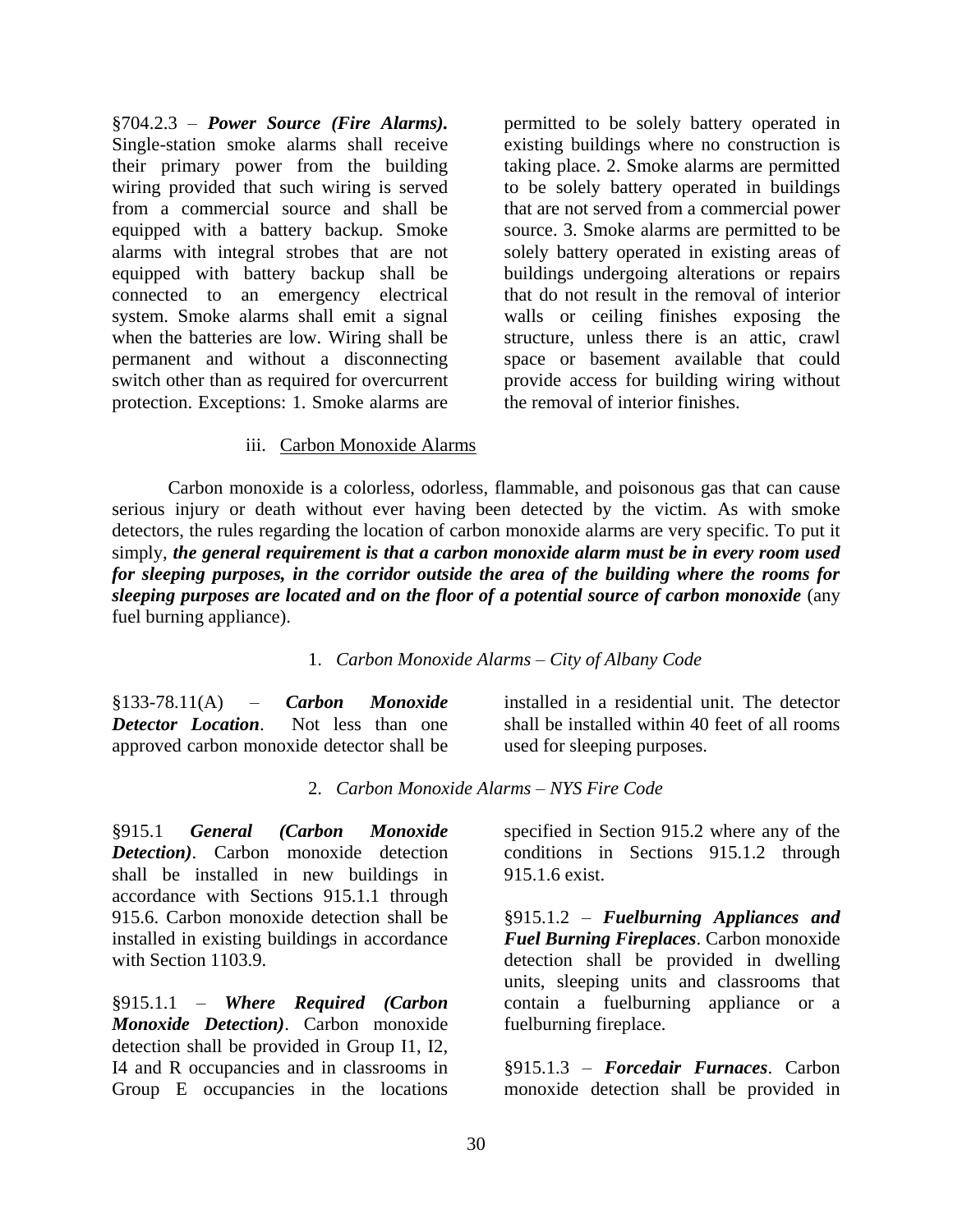dwelling units, sleeping units and classrooms served by a fuelburning, forcedair furnace. Exception: Carbon monoxide detection shall not be required in dwelling units, sleeping units and classrooms where carbon monoxide detection is provided in the first room or area served by each main duct leaving the furnace, and the carbon monoxide alarm signals are automatically transmitted to an approved location.

§915.1.4 – *Fuelburning Appliance Outside of Dwelling Units [and] Sleeping Units*. Carbon monoxide detection shall be provided in dwelling units, sleeping units and classrooms located in buildings that contain fuelburning appliances or fuelburning fireplaces. Exceptions: 1. Carbon monoxide detection shall not be required in dwelling units, sleeping units and classrooms where there are no communicating openings between the fuelburning appliance or fuelburning fireplace and the dwelling unit, sleeping unit or classroom. 2. Carbon monoxide detection shall not be required in dwelling units, sleeping units and classrooms where carbon monoxide detection is provided in one of the following locations: 2.1. In an approved location between the fuelburning appliance or fuelburning fireplace and the dwelling unit, sleeping unit or classroom. 2.2. On the ceiling of the room containing the fuelburning appliance or fuelburning fireplace.

<span id="page-33-0"></span>§915.1.5 – *Private Garages (Carbon Monoxide Detection)*. Carbon monoxide detection shall be provided in dwelling units, sleeping units and classrooms in buildings with attached private garages. Exceptions: 1. Carbon monoxide detection shall not be required where there are no communicating openings between the private garage and the dwelling unit, sleeping unit or classroom. 2. Carbon monoxide detection shall not be required in dwelling units, sleeping units and classrooms located more than one story above or below a private garage. 3. Carbon monoxide detection shall not be required where the private garage connects to the building through an openended corridor. 4. Where carbon monoxide detection is provided in an approved location between openings to a private garage and dwelling units, sleeping units or classrooms, carbon monoxide detection shall not be required in the dwelling units, sleeping units or classrooms.

§915.2.1 – *Dwelling Units (Carbon Monoxide Detection).* Carbon monoxide detection shall be installed in dwelling units outside of each separate sleeping area in the immediate vicinity of the bedrooms. Where a fuelburning appliance is located within a bedroom or its attached bathroom, carbon monoxide detection shall be installed within the bedroom.

§915.2.2 – *Sleeping Units (Carbon Monoxide Detection)*. Carbon monoxide detection shall be installed in sleeping units. Exception: Carbon monoxide detection shall be allowed to be installed outside of each separate sleeping area in the immediate vicinity of the sleeping unit where the sleeping unit or its attached bathroom does not contain a fuelburning appliance and is not served by a forced air furnace.

iv. Fire Extinguishers

1. *Fire Extinguishers – Albany City Code*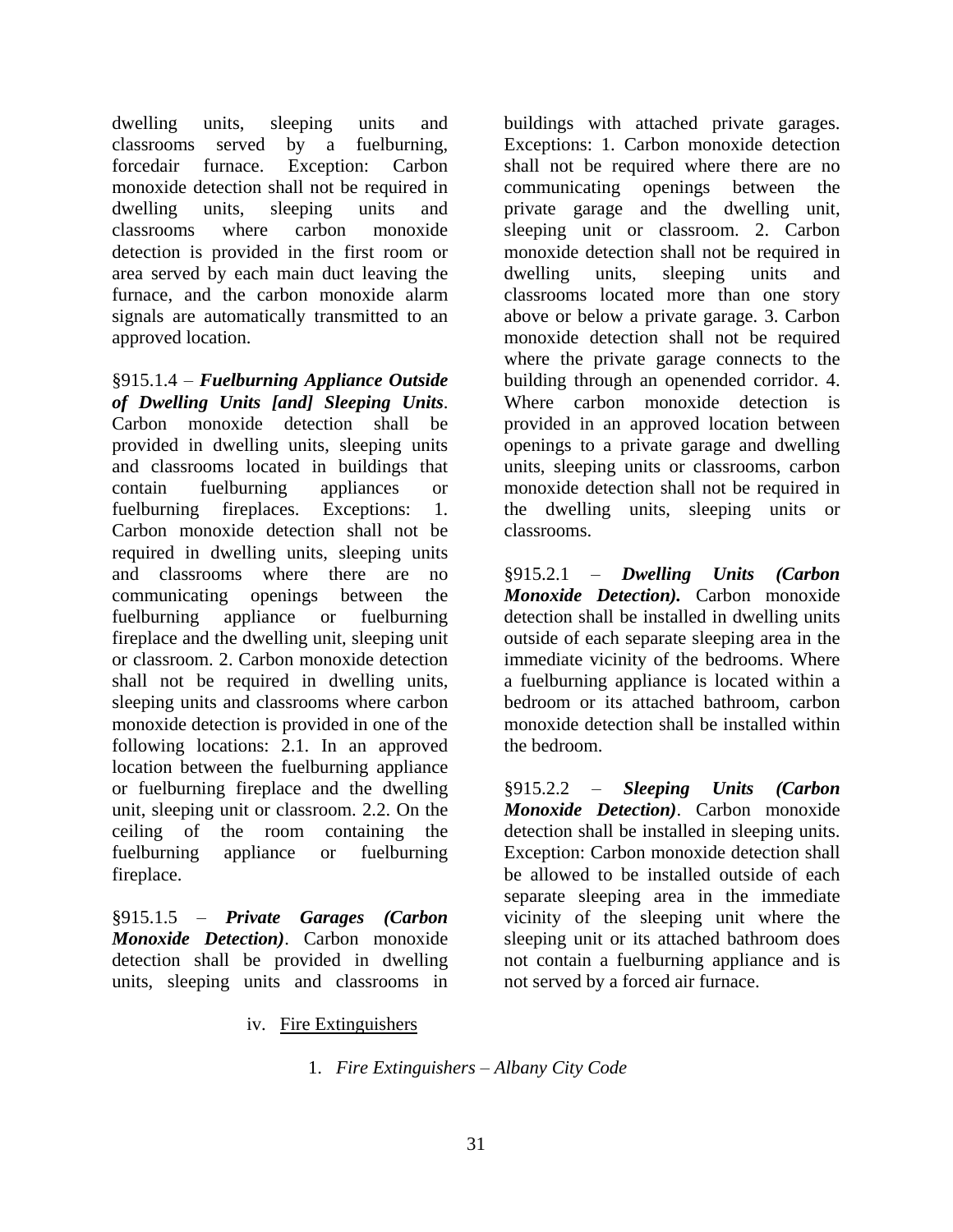#### §231-87 *– Portable extinguishers in multiple dwellings*.

A. Each oil burner for boiler, furnace or central hot-water heater shall be provided with an approved hand fire extinguisher or two rounded-bottom pails filled with sand.

# 2. *Fire Extinguishers*

#### §906.1 **–** *Where required.*

Portable fire extinguishers shall be installed in all of the following locations:

1. In new and existing [residential dwellings] . . . .

. . .

6. Special hazard areas, including but not limited to laboratories, computer rooms and generator

rooms, where required by the fire code official.

#### §906.2 – *General requirements*.

Portable fire extinguishers shall be selected, installed and maintained in accordance with this section and NFPA 10.

#### v. Means of Egress

<span id="page-34-0"></span>In the event of a fire, it is critical that the means of escaping a building, the means of egress, be well lit and kept clear of obstacles.

#### 1. *Means of Egress – NYS Property Maintenance Code*

§402.2 – *Lighting in Common Halls & Stairways.* Every common hall and stairway in residential occupancies, other than in one and two-family dwellings, shall be lighted at all times with not less than a 60-watt standard incandescent light bulb for each 200 square feet (19 m2) of floor area or equivalent illumination, provided that the spacing between lights shall not be greater

B. Portable extinguishers required for fire protection shall be in their designated locations and in a condition which will permit efficient operation without delay.

> *– NYS Fire Code*

#### §906.3 – *Size and distribution*.

The size and distribution of portable fire extinguishers shall be [as follows]:

| Minimum rated single   | $2 - A^*$       |
|------------------------|-----------------|
| fire extinguisher      |                 |
| Maximum floor area     | $3,000$ sq feet |
| per [extinguisher]     |                 |
| Maximum distance of    | 75 feet         |
| travel to extinguisher |                 |

\*Two 2.5-gallon water-type extinguishers shall be deemed the equivalent of one 4-A rated extinguisher.

than 30 feet (9144 mm). In other than residential occupancies, means of egress, including exterior means of egress, stairways shall be illuminated at all times the building space served by the means of egress is occupied with not less than 1 footcandle (11 lux) at floors, landings and treads.